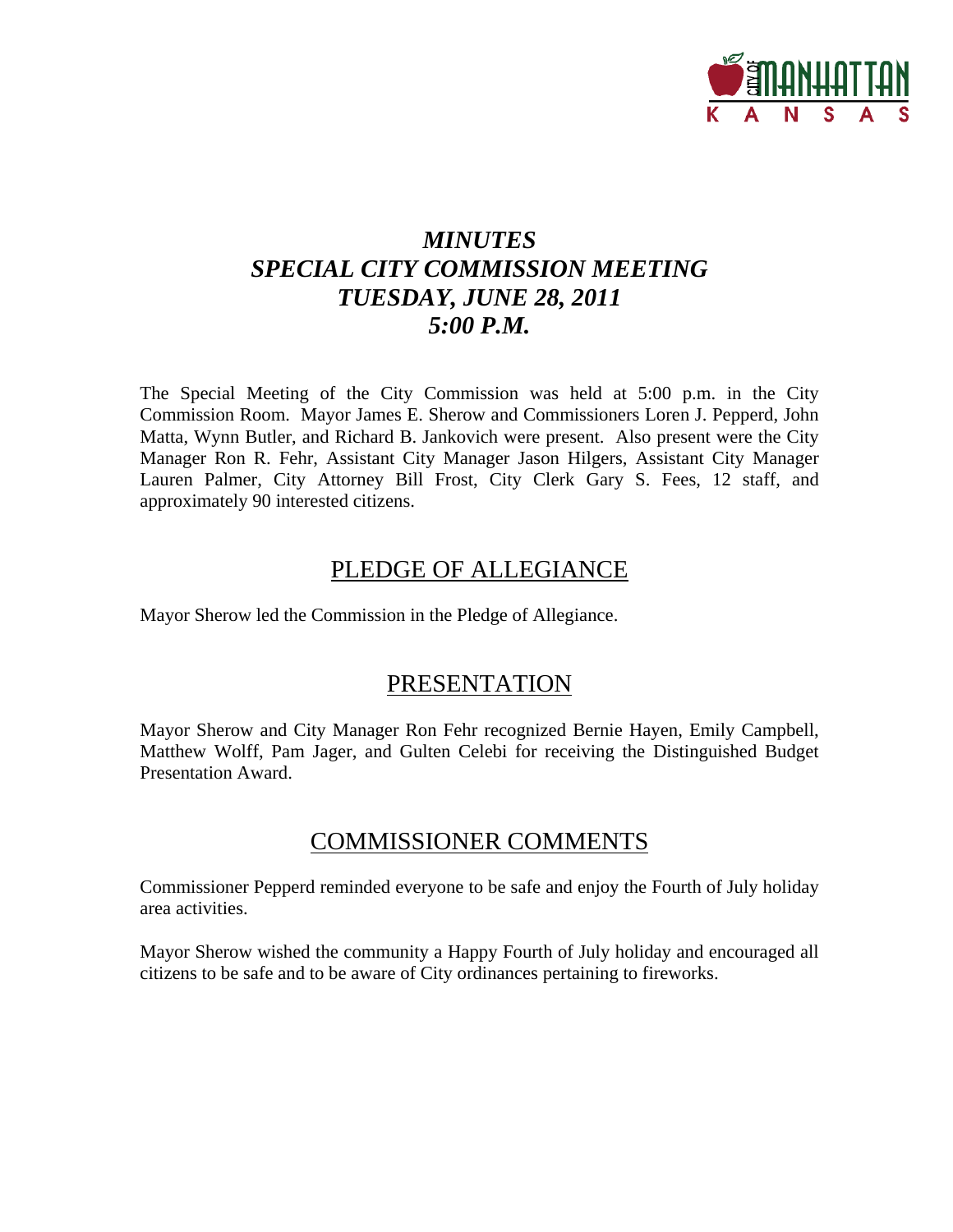Minutes Special City Commission Meeting June 28, 2011 Page 2

# CONSENT AGENDA

(\* denotes those items discussed)

### **CLAIMS REGISTER NO. 2675**

The Commission approved Claims Register No. 2675 authorizing and approving the payment of claims from June 15, 2011, to June 21, 2011, in the amount of \$5,585,886.56.

### **\* FINAL PLAT – KMAN ADDITION**

The Commission accepted the easements and rights-of-way, as shown on the Final Plat of the KMAN Addition, generally located at 2414 Casement Road, based on conformance with the Manhattan Urban Area Subdivision Regulations.

# **\* FINAL PLAT – TATARRAX HILLS ADDITION, UNIT FOUR**

Bernie Hayen, Director of Finance, and Rina Neil, Operations Officer, responded to questions from the Commission and provided information on the process and apportionment of special assessments.

Bill Frost, City Attorney, provided clarification on subdividing lots and how special assessments are assigned to lots.

The Commission accepted the easements and rights-of-way, as shown on the Final Plat of Tatarrax Hills Addition, Unit Four, generally located north of the intersection of Glenn's Drive and Marlatt Avenue, based on conformance with the Manhattan Urban Area Subdivision Regulations.

# **ORDINANCE NO. 6901 – AMEND – LOT 2, NEW BOSTON COMMONS PUD**

The Commission approved Ordinance No. 6901 amending the Preliminary Development Plan of Lot 2, New Boston Commons, Commercial Planned Unit Development, and Ordinance No. 6819, to be known as the Final Development Plan of New Boston Commons, Unit Two, Commercial Planned Unit Development, generally located 190 feet south of the intersection of Westport Place and Garden Place, based on the findings in the Staff Report *(See Attachment No. 1)*, with the three conditions of approval recommended by the Manhattan Urban Area Planning Board.

# **FINAL PLAT – NEW BOSTON COMMONS, UNIT TWO, PUD**

The Commission accepted the easements and rights-of-way, as shown on the Final Plat of New Boston Commons, Unit Two, A Commercial Planned Unit Development, generally located 190 feet south of the intersection of Westport Place and Garden Place, based on conformance with the Manhattan Urban Area Subdivision Regulations.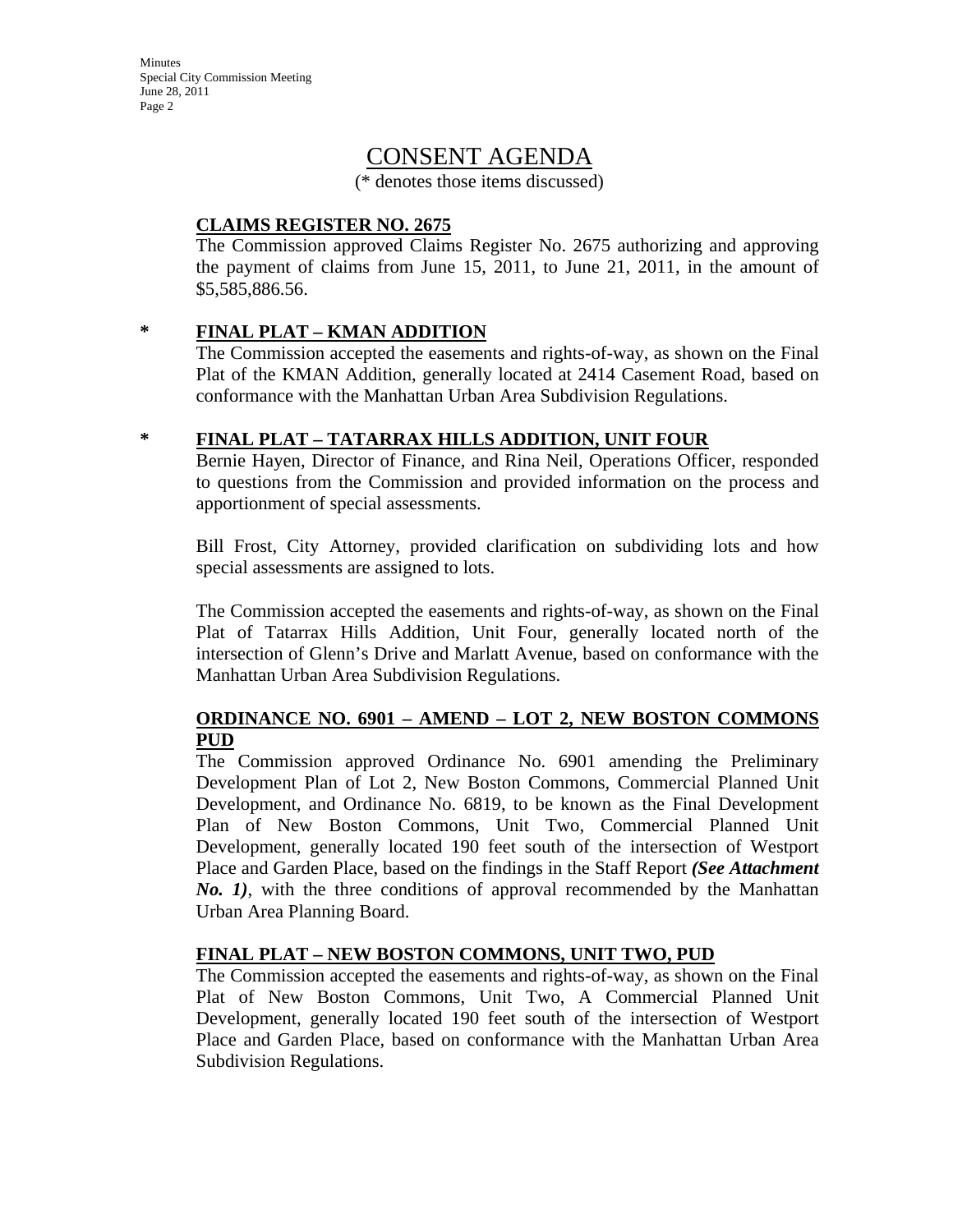# CONSENT AGENDA (*CONTINUED*)

### **PUBLIC HEARING – TRANSPORTATION DEVELOPMENT DISTRICT – DOWNTOWN ENTERTAINMENT DISTRICT**

Mayor Sherow opened the public hearing.

Hearing no comments, Mayor Sherow closed the public hearing.

### **\* ORDINANCE NO. 6902 – TRANSPORTATION DEVELOPMENT DISTRICT – DOWNTOWN ENTERTAINMENT DISTRICT**

Jason Hilgers, Assistant City Manager, provided background information on the item and responded to questions from the Commission.

The Commission approved Ordinance No. 6902 creating the South Project Area Transportation Development District.

# **ORDINANCE NO. 6903 – AMEND 2010 STANDARD TRAFFIC ORDINANCE – DRIVING UNDER THE INFLUENCE PROVISION**

The Commission approved Ordinance No. 6903 amending Ordinance No. 6853 updating the provisions of the 2010 Standard Traffic Ordinance relating to driving under the influence of intoxicating liquors or drugs.

# **SET PUBLIC HEARING DATE – SPECIAL ASSESSMENTS (GOB 2011-A)**

The Commission set July 19, 2011, as the date to hold a public hearing levying special assessments against the benefiting properties in the following seven (7) projects, which have been completed:*Barton Place Addition, Unit Two, Phases One and Two – Street (ST0620)*; *Grand Mere Vanesta, Unit Three –Sanitary Sewer (SS0905), Street (ST0904), and Water (WA0902); and Scenic Meadows Addition, Unit Two, Phase Two – Sanitary Sewer (SS0813); Street (ST0820), and Water (WA0810).*

### **DEVELOPMENT AGREEMENT – BLUEMONT SCHOOL – SANITARY SEWER IMPROVEMENTS (SS1112)**

The Commission authorized the City Manager to execute the Development Agreement with USD 383 for the sanitary sewer main relocation (SS1112) as part of the Bluemont School renovation and waive the 3% inspection and administrative fee.

# **BOARD APPOINTMENTS – PARKS AND RECREATION ADVISORY BOARD**

The Commission approved the re-appointment of Bruce McMillan, 525 Wickham Road, to the Parks and Recreation Advisory Board to a four-year term. Mr. McMillan's term will begin July 1, 2011, and will expire June 30, 2015.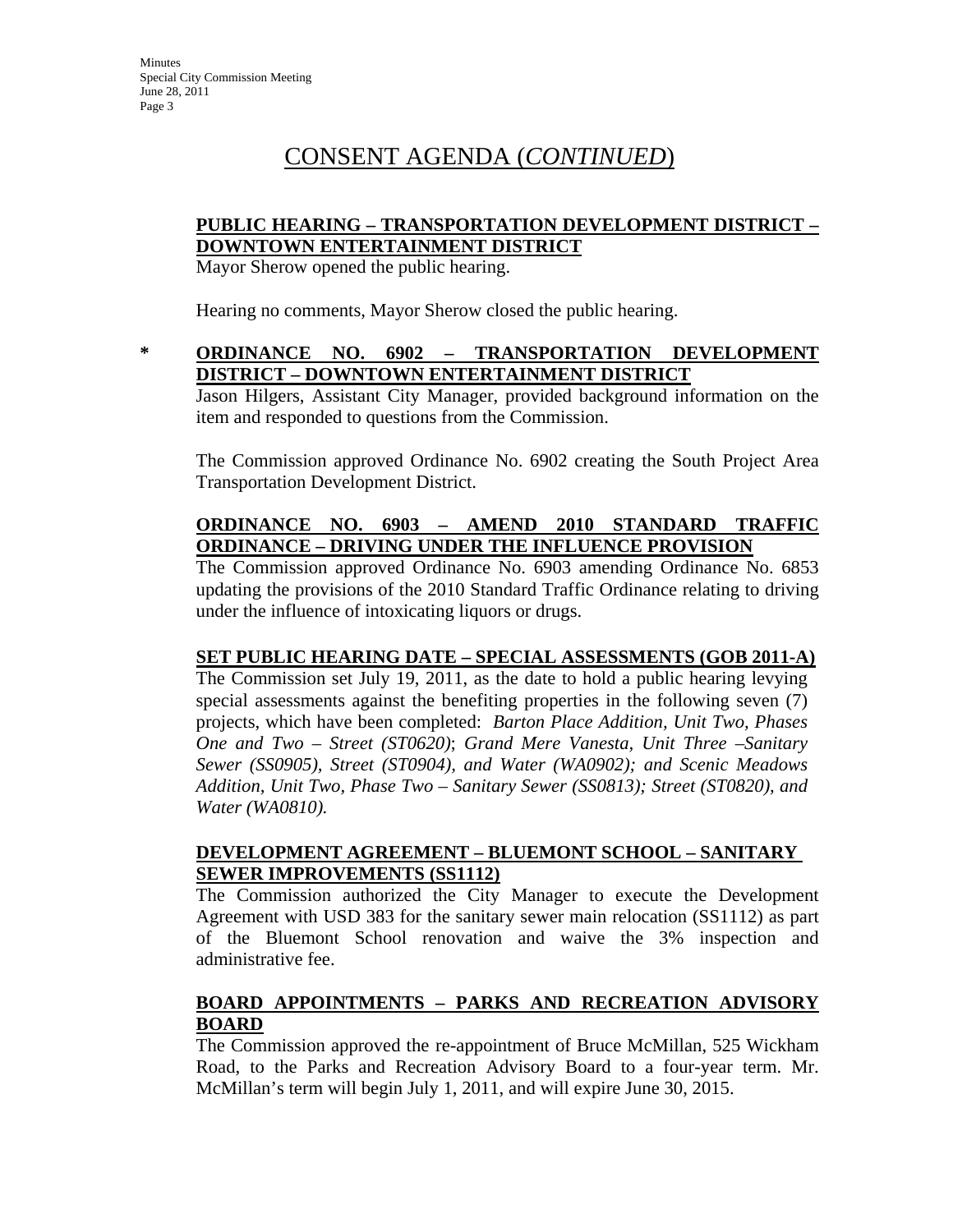# CONSENT AGENDA (*CONTINUED*)

After discussion, Commissioner Jankovich moved to approve the consent agenda, as presented. Commissioner Pepperd seconded the motion. On a roll call vote, motion carried 5-0, with the exception of Item B, FINAL PLAT – KMAN ADDITION, which carried 4-0-1, with Commissioner Jankovich abstaining from the item.

# GENERAL AGENDA

# **PRESENTATION - 2010 CITY AUDIT**

Bernie Hayen, Director of Finance, presented an overview on the 2010 City Audit and the Municipal Audit Committee. He introduced members of the Finance Department and the Municipal Audit Committee. He then provided additional background information on the Municipal Audit Committee.

Mike Rogers, CPA, and Michelle Crow, CPA, Varney & Associates, LLC, presented an overview on the 2010 City Audit and the 2010 Management Letter. They then responded to questions from the Commission regarding the 2010 City Audit; federal grants and administrative costs; the Water Fund and transfer of funds; internal audit procedures and controls; and thanked the Commission for establishing a Municipal Audit Committee. In summary, Mr. Rogers stated that it was a very good audit.

Dr. Eric Higgins, Spokesperson, Municipal Audit Committee, thanked the Commission for establishing a Municipal Audit Committee and expressed appreciation to Varney & Associates, LLC, and Bernie Hayen, Director of Finance. He identified two areas of ongoing discussion with the Committee. The first area was the handling of federal grants and improved communications in the administration of federal grant funds. The second item was the financial operating policies of the City. He then responded to questions from the Commission regarding items the Committee have discussed and informed the Commission that the Committee looked at internal controls and not the economics related to benefit districts.

Commissioner Jankovich provided additional background information on the Municipal Audit Committee and items reviewed, as he currently serves on the Committee.

After discussion, Commissioner Jankovich moved to receive and accept the preliminary 2010 Independent Auditor's Report. Commissioner Pepperd seconded the motion. On a roll call vote, motion carried 5-0.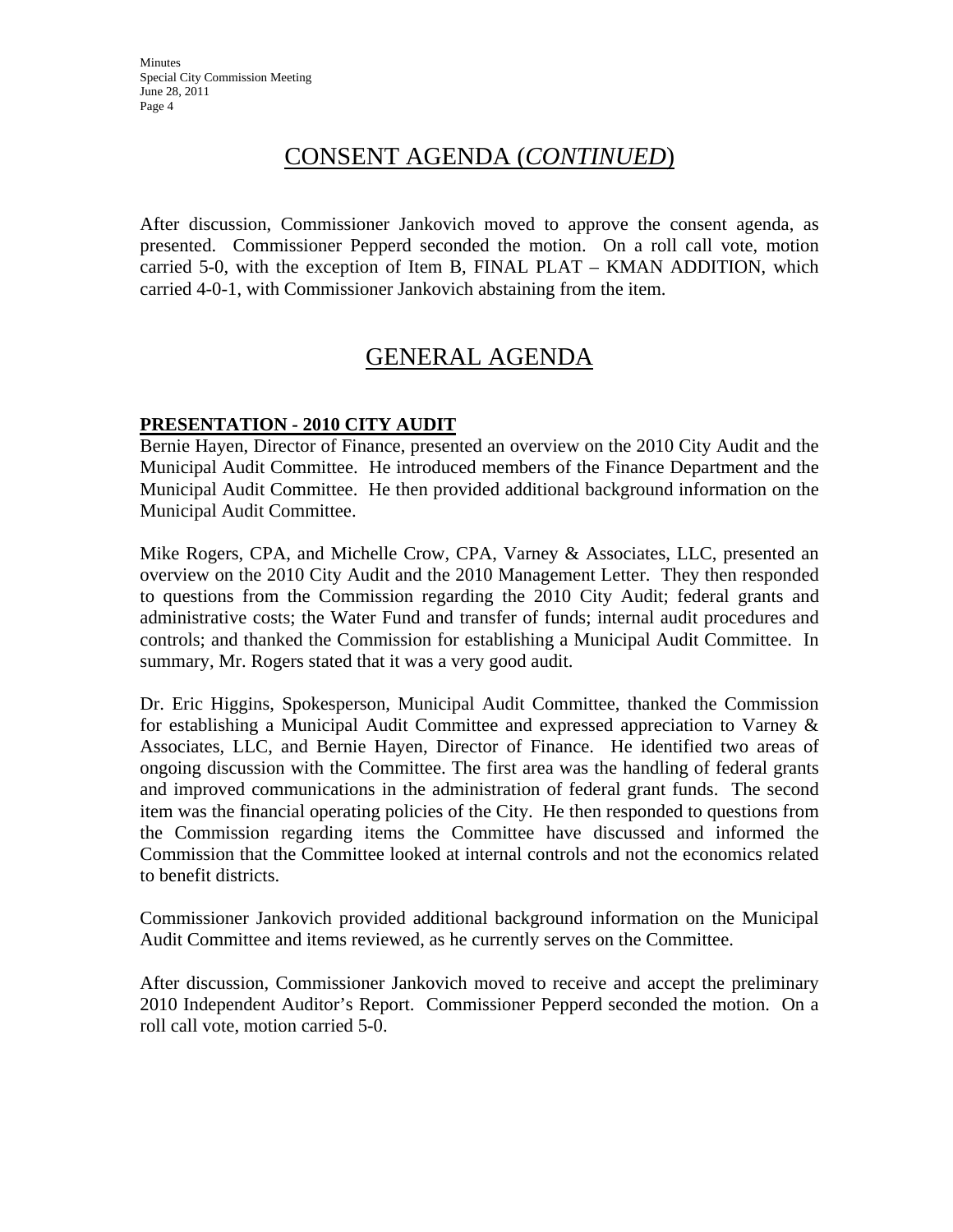# GENERAL AGENDA (*CONTINUED*)

### **RESOLUTION NO. 062811-A - INTENT TO WITHDRAW FROM - RILEY COUNTY-MANHATTAN JOINT BOARD OF HEALTH AGREEMENT**

Lauren Palmer, Assistant City Manager, presented background information on the intent to withdraw from the Riley County-Manhattan Joint Board of Health Agreement. She provided comparisons of other communities, action required to withdraw from the Joint Board of Health Agreement, future of the Board of Health, budget impact and funding, reserve funds, potential to contract for services, and enforcement of City ordinances. She stated that state statutes require the county health officer to enforce state health provisions countywide, including within the cities of the county. She then responded to questions from the Commission.

Clancy Holeman, Riley County Counselor, voiced concerns expressed by the Board of Riley County Commissioners and informed the Commission that he recognized that this is within the City's legal ability to withdraw from the Joint Agreement. He stated that his client, the Board of Riley County Commissioners, has expressed concerns with the short transition period, the transfer of reserve funds, the current Health Department personnel pay plan and health plan, Information Technology (IT) computer services and requirements, compatibility concerns in a short period of time, and the challenges and impact on Riley County management. He then responded to questions from the Commission regarding the reserve funds, the potential increase in ad valorem tax to maintain the same service level, and the expense of the audit for the Health Department.

Chuck Murphy, Director, Riley County-Manhattan Health Department, provided additional background information on the Health Department and the services that the Health Department provides for the community. He stated the Board of Health discussed this issue at a recent Board meeting and strongly recommended that this issue should only be explored after the hiring of the new administrator. He said that advertisements have already begun for his position and that the job description describes a city-county agency. He expressed concerns with the proposal and stated that the shift could have implications regarding state funding, because if there is a reduction in local funding the state will pull back an equal amount of funding. He added that the Health Department operates on one of the lowest locally funded budgets in the state, and that a reduction in state funds could be detrimental. He said if the City wants more control over the Health Department, it can achieve that through modifications to the Interlocal Agreement. He then responded to questions from the Commission regarding the potential loss of state funds, obligations and priorities of the Health Department, current reserve fund and designation of funds, computer and privacy issues, and the present employee insurance and pay system.

Lauren Palmer, Assistant City Manager, provided additional information on comparisons of communities that operate a county health department, a multi-county health department, and counties that currently operate a joint city-county health department in Kansas.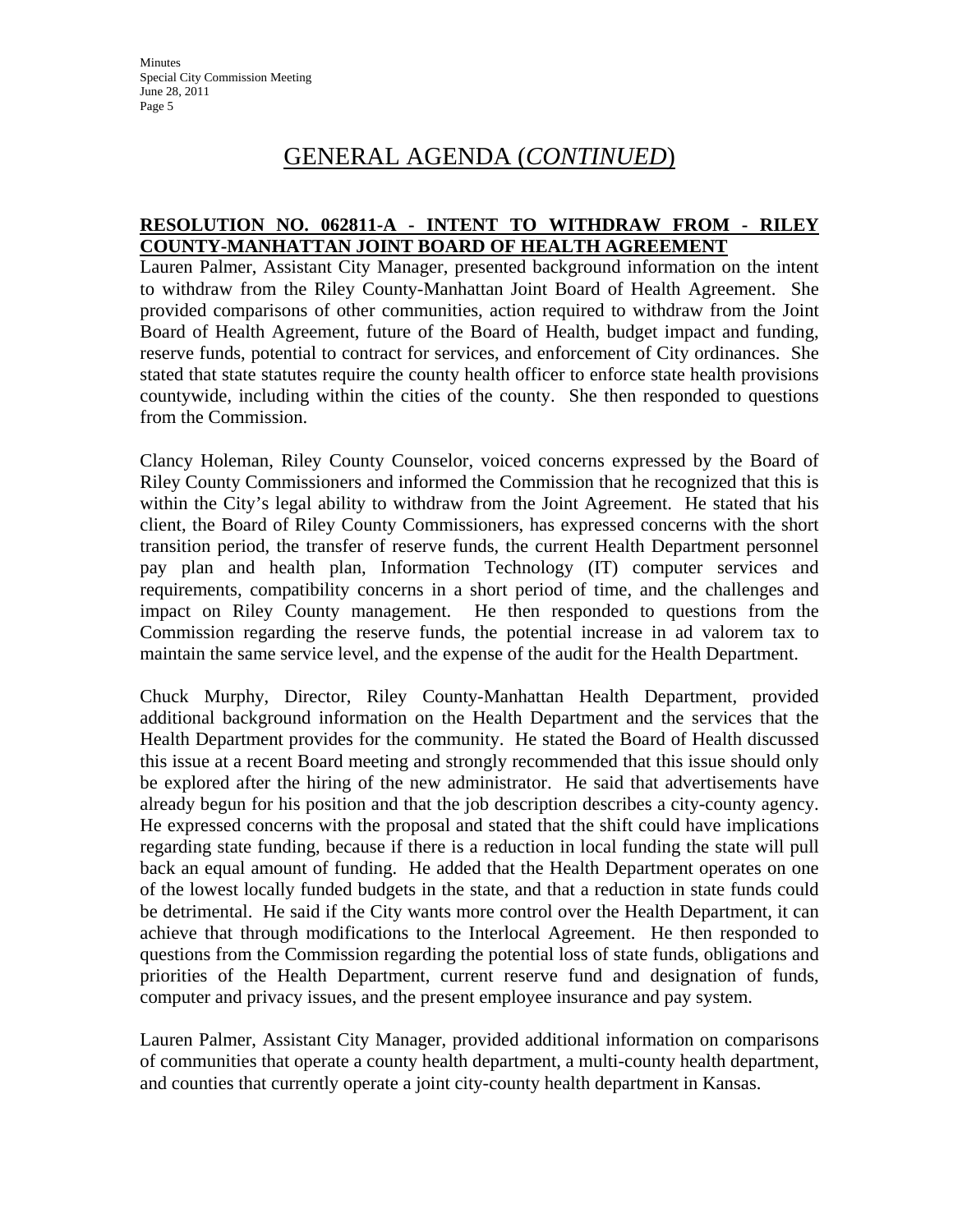# GENERAL AGENDA (*CONTINUED*)

#### **RESOLUTION NO. 062811-A - INTENT TO WITHDRAW FROM - RILEY COUNTY-MANHATTAN JOINT BOARD OF HEALTH AGREEMENT**  *(CONTINUED)*

Chuck Murphy, Director, Riley County-Manhattan Health Department, informed the Commission that the proposed change would cause a disruption for the agency and that his preference would be to leave the Health Department structure as it is. He responded to additional questions from the Commission and provided additional information on his duties as Director.

Ron Fehr, City Manager, and Bill Frost, City Attorney, responded to questions from the Commission on the job announcement process and provided additional information on the statutory duties, responsibilities, and authority of the health officer.

Brady Burton, President, Riley County-Manhattan Board of Health, recognized the Board members in attendance and informed the Commission that he could see the pros and cons of the proposal, but asked for additional time and for the Commission to table the item for further discussion. He responded to questions from the Commission and stated that the Board of Health would like additional time to discuss the transition with a year delay, so that a new director can be hired before the City Commission moves forward.

Commissioner Matta stated that the governance change is needed to create greater accountabilities, oversight, and efficiencies for the agency, with direct accountability to the elected officials. He appreciated the concerns expressed with timing, but said it is better to be upfront with a new director on what is happening and to address the changes right away. He also said that this is not a way for the City to lower its mill levy and would expect the County to raise its mill levy to cover these costs.

Commissioner Butler stated that consolidating governance of the Riley County-Manhattan Health Department is not a good example of consolidated government and need to have a unity of command. He said that Chuck Murphy has done an excellent job and that it may be a challenge to hire his replacement, but his replacement needs to be aware of this change in structure. He stated that it would be beneficial to the budgeting process to put the Health Department under control of Riley County and said what is needed is to eliminate third party entities that make the budget process more difficult.

Commissioner Jankovich agreed that Mr. Murphy has done a great job in managing this entity and that his responsibility has grown with him during his tenure at the Health Department. He stated that the proposed changes with Health Insurance Privacy and Portability Act (HIPPA) requirements are not small and is very critical in how they are handled. He supported the item and stated that the Commissioners are not doing anything fundamentally different and are shifting funds to make the entity more efficient with the same dollars.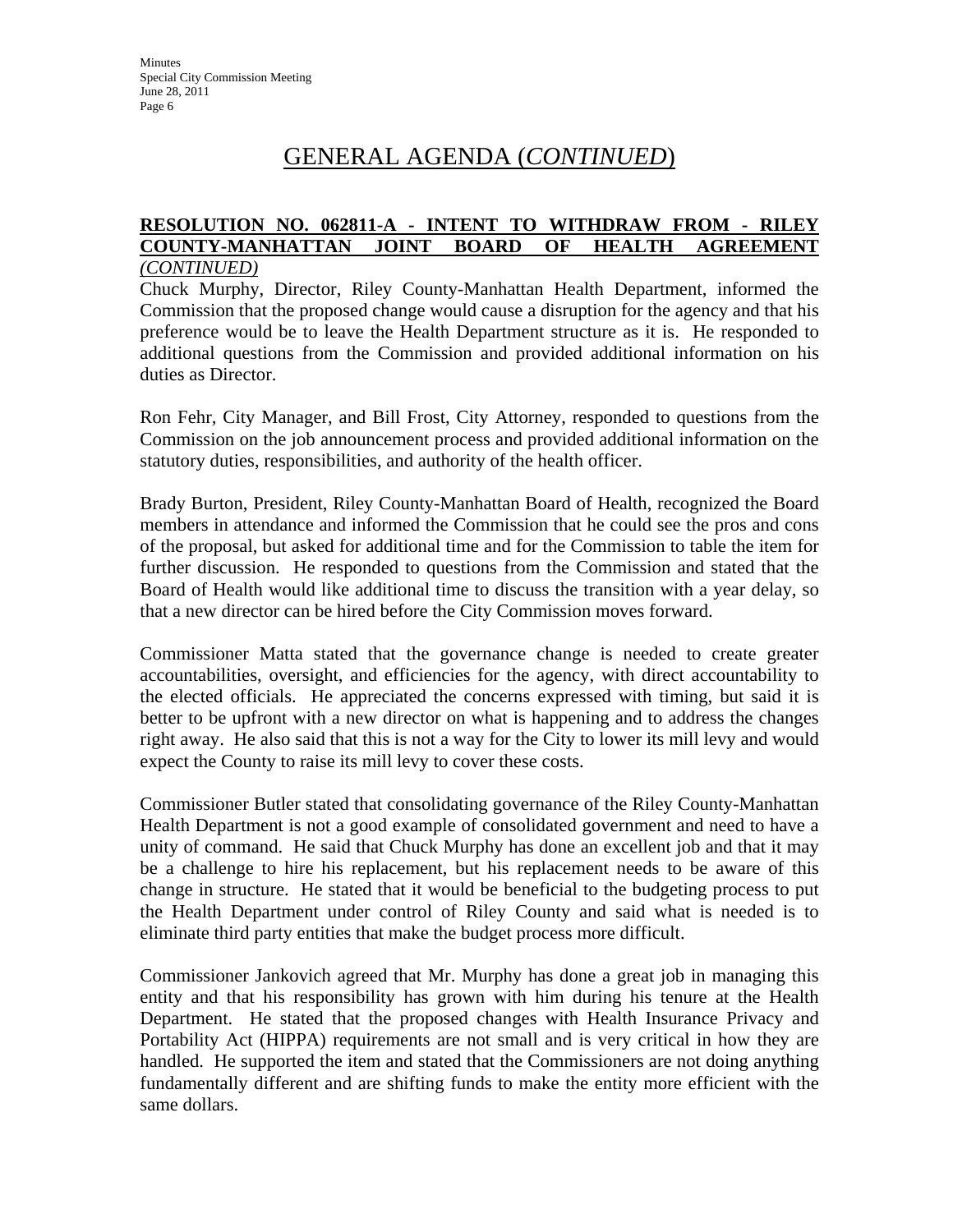# GENERAL AGENDA (*CONTINUED*)

#### **RESOLUTION NO. 062811-A - INTENT TO WITHDRAW FROM - RILEY COUNTY-MANHATTAN JOINT BOARD OF HEALTH AGREEMENT**  *(CONTINUED)*

Commissioner Pepperd stated that he sits on the Riley County-Manhattan Board of Health and understands the concerns expressed by the Board to the City Commission on its preference to wait until a new administrator is hired. He voiced support for additional oversight placed on the Health Department and stated that Riley County could provide the necessary oversight, continuity, auditing, administration, information technology support, and that it is time to do this as soon as possible.

Mayor Sherow stated that greater efficiencies need to be considered and that there will most likely not be a savings of money realized for Manhattan taxpayers with this proposed action. He voiced concern about the timing of this affecting the job announcement and hiring of a new Director and wanted to ensure an orderly transition. He asked that the item be tabled to provide additional time to work out arrangements for a smooth transition for the Health Board and for Riley County. He stressed the importance in the cooperative working relationship between Riley County and the City of Manhattan.

After discussion, Commissioner Matta moved to approve Resolution No. 062811-A declaring the City's intent to withdraw from the Riley County-Manhattan Joint Board of Health Agreement and direct City Administration to draft a charter ordinance for the purpose of abandoning claim to any reserve funds currently held by the Riley County-Manhattan Health Department. Commissioner Butler seconded the motion. On a roll call vote, motion carried 4-1, with Mayor Sherow voting against the motion.

At 7:00 p.m., the Commission took a brief recess.

# WORK SESSION

# **OUTSIDE SERVICES AND AGENCIES 2012 FUNDING REQUESTS**

Emily Campbell, Budget Officer, provided an overview of the proposed 2012 City Budget, the proposed mill levy for 2012, and a summary of outside agency requests for 2012 Budget considerations. She then responded to questions from the Commission.

Todd Simon, President, Manhattan Public Library Board of Trustees, introduced members of the Manhattan Public Library Board and provided background information and clarification on the Library's budget process and funding request.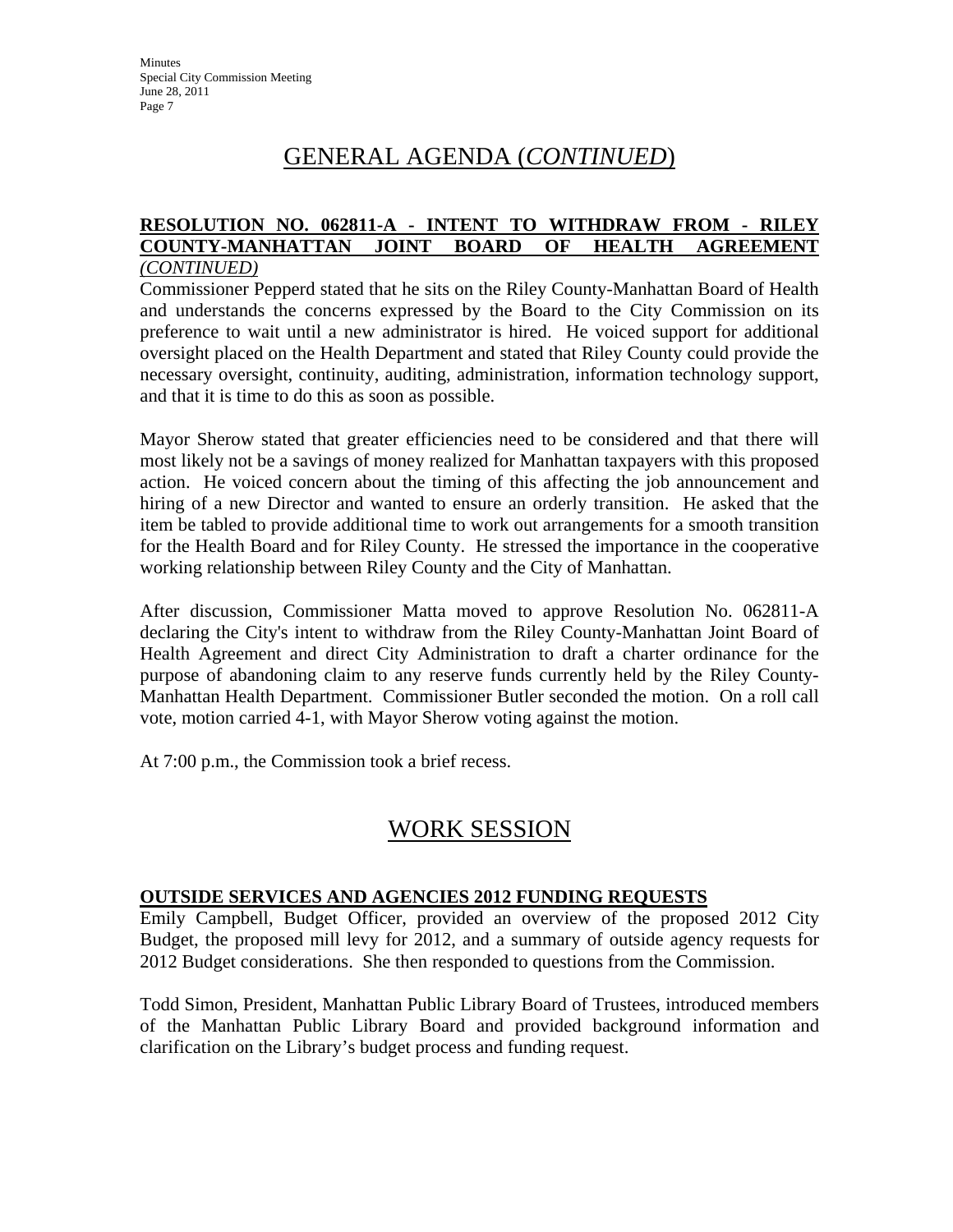# WORK SESSION *(CONTINUED)*

#### **OUTSIDE SERVICES AND AGENCIES 2012 FUNDING REQUESTS** *(CONTINUED)*

Linda Knupp, Director, Manhattan Public Library, presented an overview on the highlights of the 2011 activities and key elements of the 2012 Budget for the Library. She then responded to questions from the Commission.

Gina Scroggs, Executive Director, Downtown Manhattan, Inc. (DMI), presented an overview of DMI's budget request for 2012 and a video highlighting downtown businesses and initiatives. She asked the Commission to support their funding request and responded to questions from the Commission.

Mark Skochdopole, Board President, DMI, thanked the Commission for considering their funding request and stated that the proposed funding is from the economic development fund and will not have a direct impact on property taxes.

Ron Fehr, City Manager, responded to questions from the Commission on the Economic Development Fund.

Gina Scroggs, Executive Director, Downtown Manhattan, Inc. (DMI), provided additional information on their budget request and responded to questions from the Commission.

Penny Senften, Executive Director, Manhattan Arts Center (MAC), recognized several of Manhattan Arts Center Board members in attendance and presented an overview of the programs and activities offered at MAC. She then presented the budget request for 2012 and responded to questions from the Commission.

Deanna Hall, representing Crime Stoppers of Manhattan/Riley County Board of Directors, recognized fellow Board members in attendance and presented background information and activities of Crime Stoppers. She also provided additional information on the funding mechanism in place from court costs for Crime Stoppers and asked the Commission for their support of their funding request.

Debbie Madsen, Chair, Social Services Advisory Board (SSAB), introduced SSAB Board members in attendance and presented an overview of the 2012 funding requests and recommendations from the SSAB.

Debra Ring, Director, Kansas State University Center for Child Development, responded to questions from the Commission on funds received from the Army Child Care in Your Neighborhood.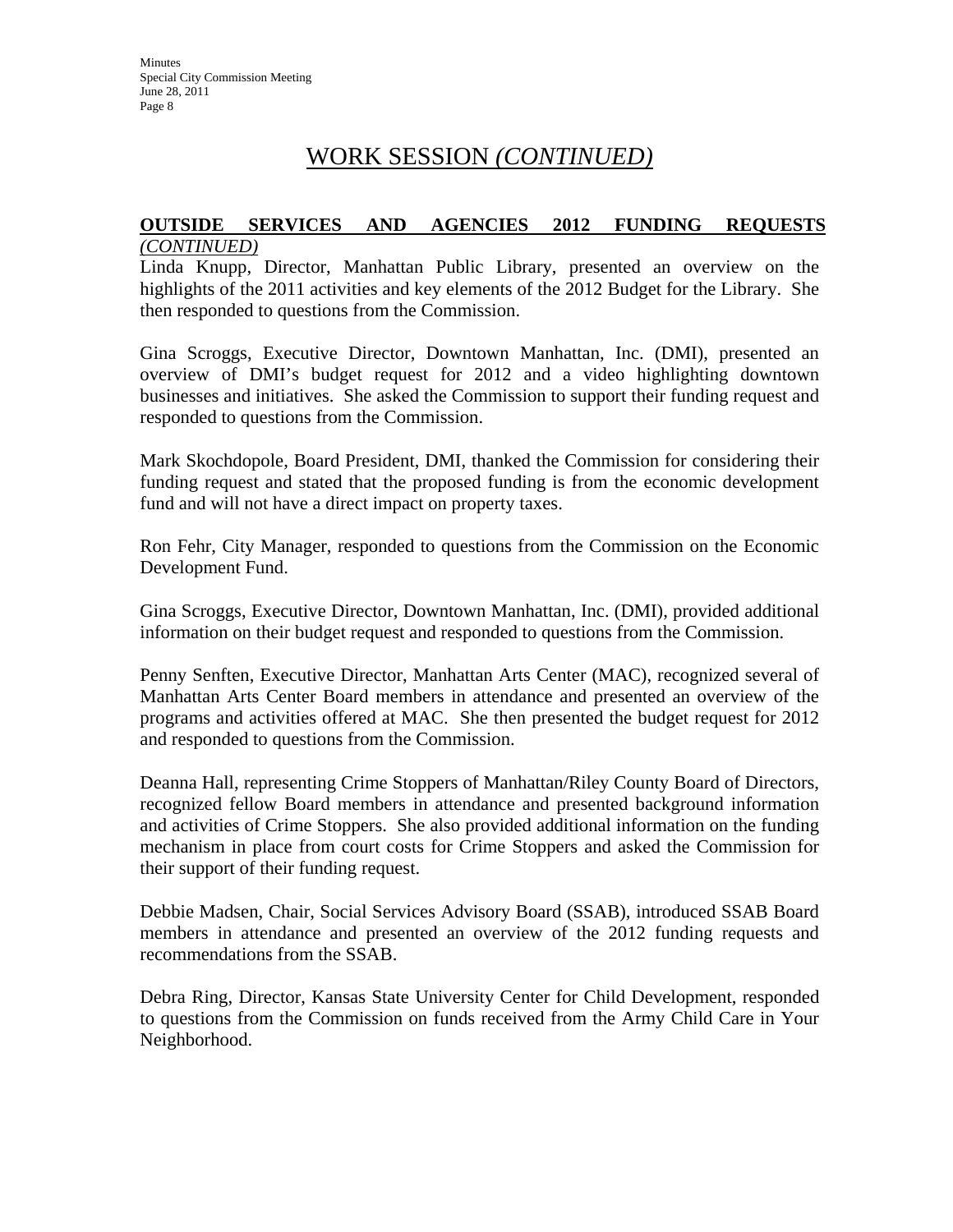# WORK SESSION *(CONTINUED)*

#### **OUTSIDE SERVICES AND AGENCIES 2012 FUNDING REQUESTS** *(CONTINUED)*

Ron Fehr, City Manager, responded to questions from the Commission on the status of Manhattan Day Care and Learning Center and related issues to be resolved with Farrar Corporation.

Debbie Madsen, Chair, Social Services Advisory Board (SSAB), responded to questions from the Commission on University for Mankind (UFM), potential cutback requests from the Commission and process, and informed the Commission of the time commitment and dedication of fellow SSAB members.

Elaine Johannes, Chair, Special Alcohol Fund Committee, introduced members of the Committee, presented an overview of the use of the Special Alcohol Funds, and highlighted the Special Alcohol Fund Committee recommendations for 2012 funding. She then responded to questions from the Commission.

Bernie Hayen, Director of Finance, responded to questions from the Commission on the special alcohol funding received and allocated from the state of Kansas.

Elaine Johannes, Chair, Special Alcohol Fund Committee, provided additional information on the Botvin's Lifeskills and the funding recommendations for the prevention, intervention, and treatment of alcohol abuse.

Ron Fehr, City Manager, and Pam Jager, Budget and Audit Analyst, Special Alcohol Fund Committee Staff Liaison, responded to questions from the Commission and provided additional information on available and historic funding levels.

Lyle Butler, President and Chief Executive Officer (CEO), Manhattan Area Chamber of Commerce, introduced members of the Chamber Board in attendance and presented background information on the Chamber budget requests and operations.

John Pagen, Vice President for Economic Development, Manhattan Area Chamber of Commerce, presented an overview and update on the Advantage Manhattan campaign, contracted services for economic development, Manhattan 24/7 campaign, Fort Riley initiatives, employment growth, job growth comparisons, and new building permit values.

Karen Hibbard, Director, Manhattan Convention and Visitors Bureau (CVB), presented an overview of the contract with the City of Manhattan, CVB income and funding, transient guest tax receipts, Manhattan's number of hotel rooms and occupancy levels, and funding request for 2012. She informed the Commission that additional details of the CVB business plan will be presented during the July 19, 2011, City Commission Meeting and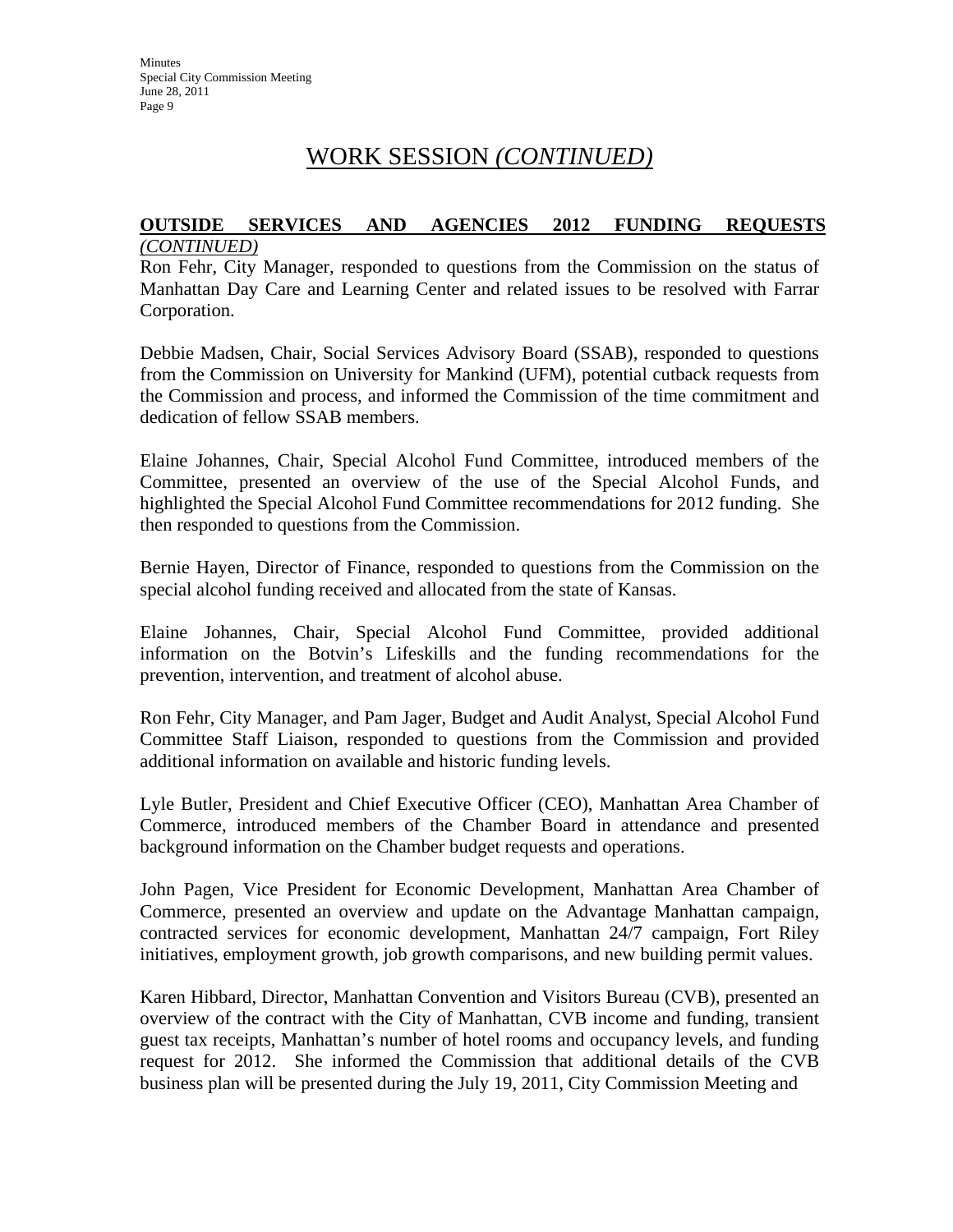# WORK SESSION *(CONTINUED)*

#### **OUTSIDE SERVICES AND AGENCIES 2012 FUNDING REQUESTS** *(CONTINUED)*

responded to questions from the Commission regarding the promotion of the Flint Hills Discovery Center, transient guest tax collections, and the primary draws to the community.

Cindy Bontrager, Budget Office, Kansas State University, presented a summary of the proposed projects and budget of the City/University Fund. She asked about the City not participating in the transit implementation start-up and questioned if the funding should remain in the plan or shift the funds to the stadium project. She then responded to questions from the Commission.

Lauren Palmer, Assistant City Manager, responded to questions from the Commission regarding the Good Neighbor Program.

Bruce Shubert, Vice President of Finance, Kansas State University, provided additional information on the emergency prevention, coordination, and communication efforts with the City/University Fund. He responded to questions from the Commission on the campus notification system.

Anne Smith, Executive Director, Flint Hills Area Transportation Agency, provided additional information on the current and projected ridership and the funding request to support demand response public transportation services. She then responded to questions from the Commission on the SafeRide program.

Nate Spriggs, Student Body President, Kansas State University, provided additional information on the SafeRide program and ongoing promotional efforts.

Edna Williams, Curator, Wolf House Museum, informed the Commission that the Wolf House is a jewel and encouraged the Commission to visit. She provided background information on the history of the Wolf House, attendance numbers, annual auditing reports, and the funding request for 2012.

Curt Loupe, Director of Parks and Recreation, and Ron Fehr, City Manager, responded to questions from the Commission on the Municipal Band and funding support.

Bernie Hayen, Director of Finance, responded to questions from the Commission on the 2012 Budget and forecast for the 2013 Budget.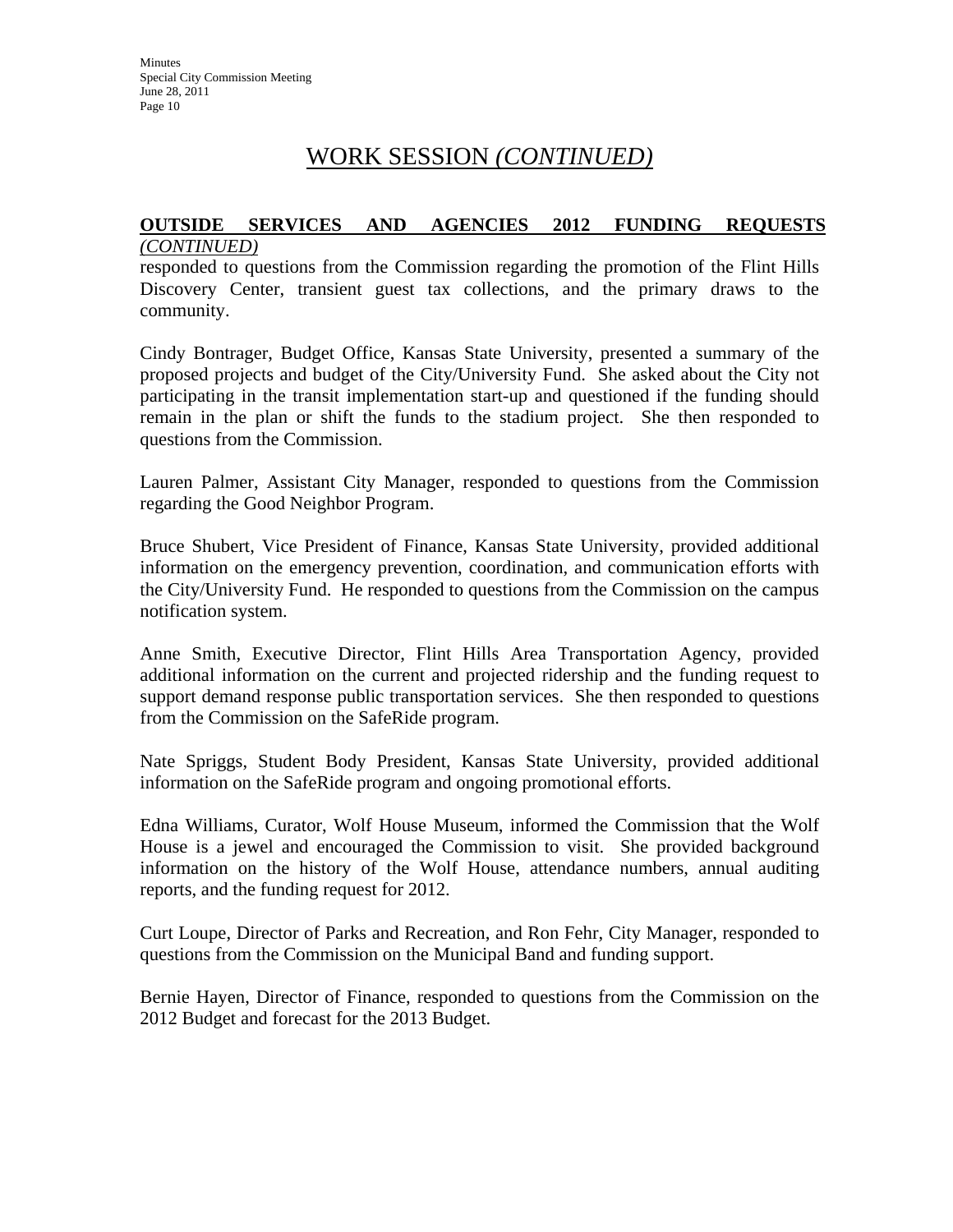Minutes Special City Commission Meeting June 28, 2011 Page 11

# WORK SESSION (CONTINUED)

#### **OUTSIDE SERVICES AND AGENCIES** 2012 **FUNDING REOUESTS** (CONTINUED)

Gayle Bennett, Vice-Chair, Social Services Advisory Board, voiced opposition in taking away programs from the poor that need assistance. She provided additional information on the item and informed the Commission that SSAB has already made hard decisions on funding recommendations.

The Commission discussed a number of alternatives to reduce the mill levy further and discussed potential reductions and funding priorities, including the potential reduction in funding to outside agencies.

Bernie Hayen, Director of Finance, informed the Commission of the publication deadline for the 2012 Budget.

After additional discussion and comments by the Commission, Ron Fehr, City Manager, informed the Commission that the next 2012 Budget Work Session is scheduled for July 12, 2011, and that the Commission will have an opportunity to discuss the 2012 Budget during the July 19, 2011, City Commission meeting. He then clarified feedback received from the Commission and stated that City staff will provide the Commission with proposals to consider in reaching a published budget number.

Lauren Palmer, Assistant City Manager, provided additional information on the ATA issue related to the City/University Funds and informed the Commission that they are under contract with ATA for three buses for their operations and asked for feedback.

Anne Smith, Executive Director, Flint Hills Area Transportation Agency, responded to questions from the Commission on the use and operation of the buses. She also provided additional information on bike racks and interior advertising space that was budgeted.

Mayor Sherow reminded citizens that there would not be a City Commission meeting on July 5, 2011, and encouraged everyone to enjoy the Fourth of July holiday and be safe.

#### **ADJOURNMENT**

At 10:35 p.m., the Commission adjourned.

8. Fees, MMC, City Clerk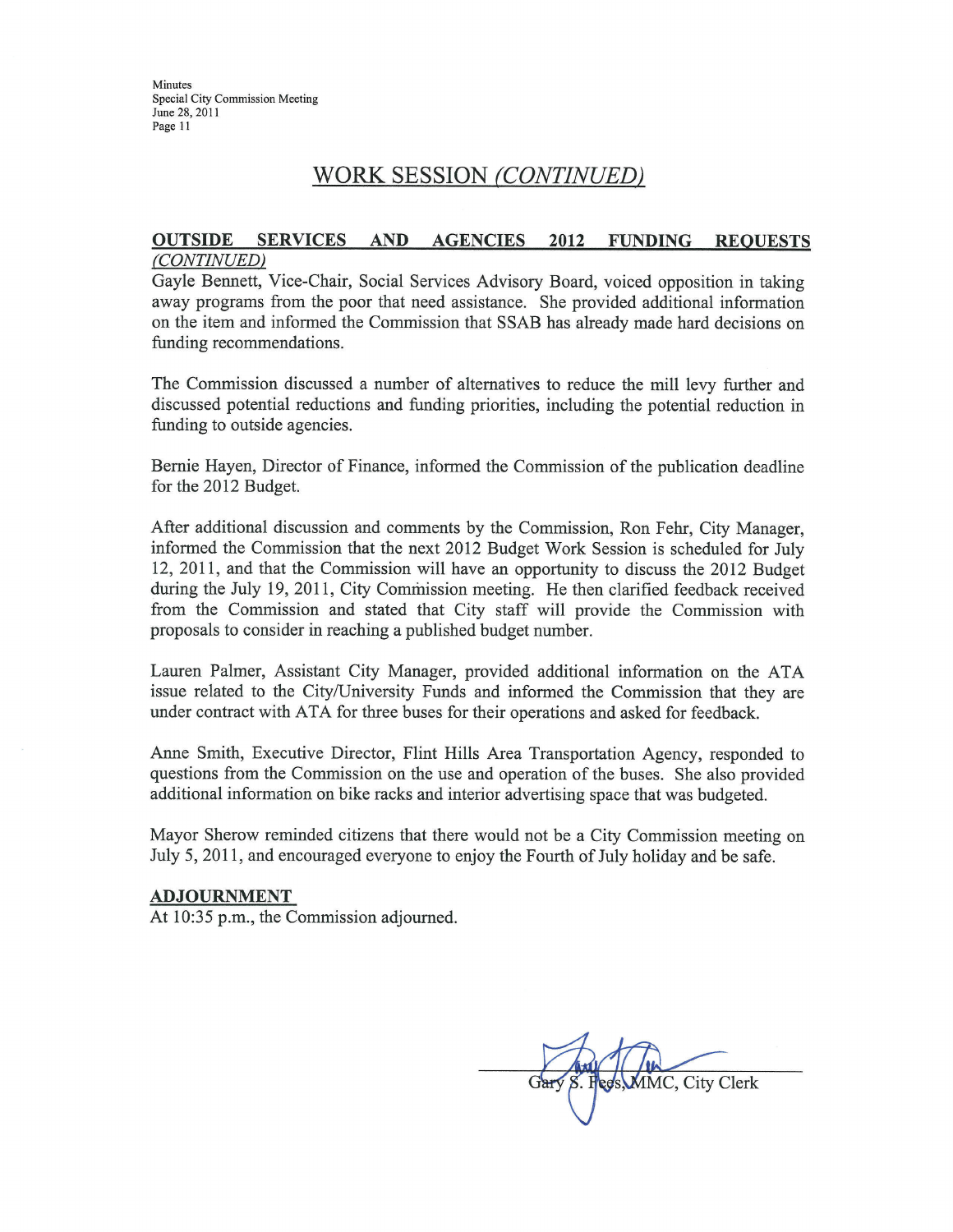**Minutes** Special City Commission Meeting June 28, 2011 Page 12

*Attachment No. 1* 

### **STAFF REPORT**

**AN AMENDMENT OF ORDINANCE NO. 6819 AND THE APPROVED PRELIMINARY DEVELOPMENT PLAN OF LOT 2, NEW BOSTON COMMONS, COMMERCIAL PLANNED UNIT DEVELOPMENT. THE AMENDMENT IS PROPOSED AS A FINAL DEVELOPMENT PLAN. A CONCURRENT FINAL PLAT IS ALSO PROPOSED (SEE SEPARATE STAFF MEMORANDUM REGARDING FINAL PLAT.)** 

# **BACKGROUND**

**APPLICANT/OWNER:** Green Apple Ventures, LLC. – Dave Speaks.

**ADDRESS:** 3905 Snowy Reach, Manhattan, KS 66503.

**LOCATION:** Generally located 190 feet south of the intersection of Westport Place and Garden Place.

**AREA:** 28,239 square feet (0.64 acres).

**DATE OF PUBLIC NOTICE PUBLICATION:** May 16, 2011.

### **DATE OF PUBLIC HEARING: PLANNING BOARD:** June 6, 2011. **CITY COMMISSION:** June 21, 2011.

# **EXISTING PUD:**

### **Ordinance**

New Boston Commons Commercial Planned Unit Development and Ordinance No. 6819 dated March 23, 2010 (*attached*).

Lot 2, approved with the Preliminary Development Plan in March, 2010, was shown as having a single-story building located on it. The building would be orientated to the east towards the Westport Place travel easement. The proposed building would have approximately 4,290 square feet of gross building area. The building was proposed to be approximately twenty (20) feet tall. Forty-two (42) off-street parking spaces were proposed to be located along the north, east and south of the building (8 spaces to the north, 23 spaces to the east and 10 spaces to the south).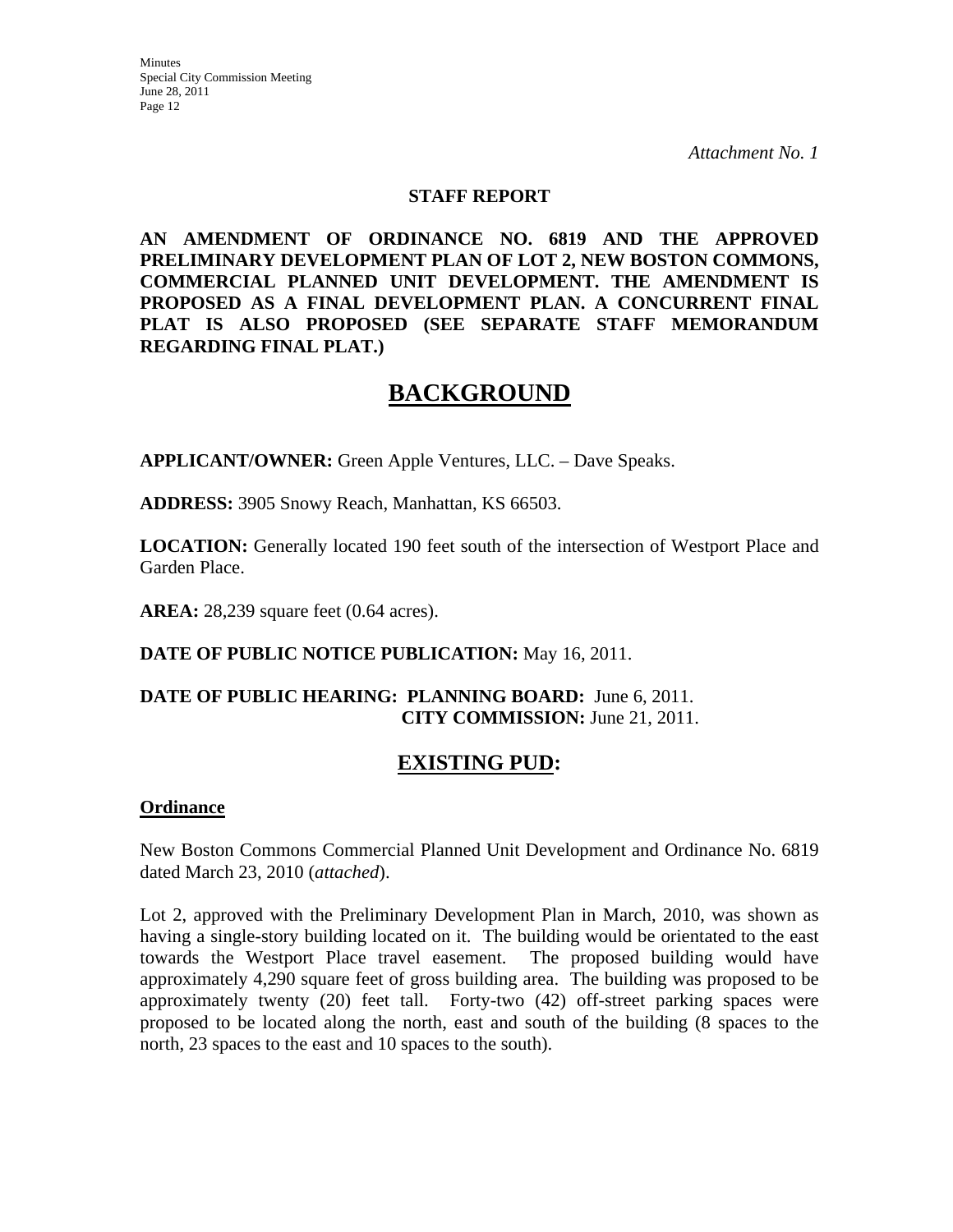# **Permitted Uses**

The permitted uses in the PUD include Business and Professional Offices.

# **PROPOSED MODIFICATIONS, BUILDINGS, IMPROVEMENTS AND DESIGN GUIDELINES**

Whenever there are substantial modifications to an approved Preliminary Development Plan, the Manhattan Zoning Regulations require an Amendment of the PUD. The proposed changes are substantial modifications to the approved building and site design on Lot 2, which require an amendment of Ordinance No. 6819 and the Preliminary Development Plan.

**Proposed Lots:** The PUD amendment proposes to split existing Lot 2 into two (2) lots with the New Boston Commons, Unit Two Final Plat. Lot 1 will be approximately 14,100 square feet in area. Lot 2 will also be approximately 14,100 square feet in area. The purpose of the Final Plat is so that the future owner and tenant of Lot 2 can own the building and land outright. The lots will gain access from Westport Place, as originally designed with the New Boston Commons Final Plat. The twenty-five (25) foot wide drainage easement on the west side of the lot is proposed to be vacated with the Final Plat. The drainage easement was dedicated to accommodate stormwater runoff from the north to the south towards Wildcat Creek. A stormwater sewer pipe was installed in this area to convey stormwater to the south and also control the rate of runoff into the creek. This underground pipe eliminates the need for the drainage easement. By vacating the drainage easement, a trash enclosure and proposed landscape screening can be placed in the general area without violating Code of Ordinances for placing structures in a drainage easement. The twenty-five foot wide area will still be a utility easement to allow for access to the stormwater sewer pipe for maintenance and repair.

### **Proposed Buildings and Improvements:**

The proposed buildings on Lot 1 and 2 will be single-story, with a gross building area of 1,875 square feet for each building, a total of approximately 3,600 square feet. Visually, the structures will appear as one (1) building, but will technically be two (2) building; with a demising wall located on the adjoining property line. The southern building is to be a medical office building. The northern building will be completed to the tenant specifications. The main entrances of the buildings will be to the north and south, respectively. The exterior materials proposed for the buildings are the same as what was approved with the approved Preliminary Development Plans, with stucco and masonry and thinset stone for accents over the entry ways. The roof materials will be architectural shingles. The proposed color of the building will be earth tones that are similar to the color of the accent stones. The height of the building will be approximately nineteen (19)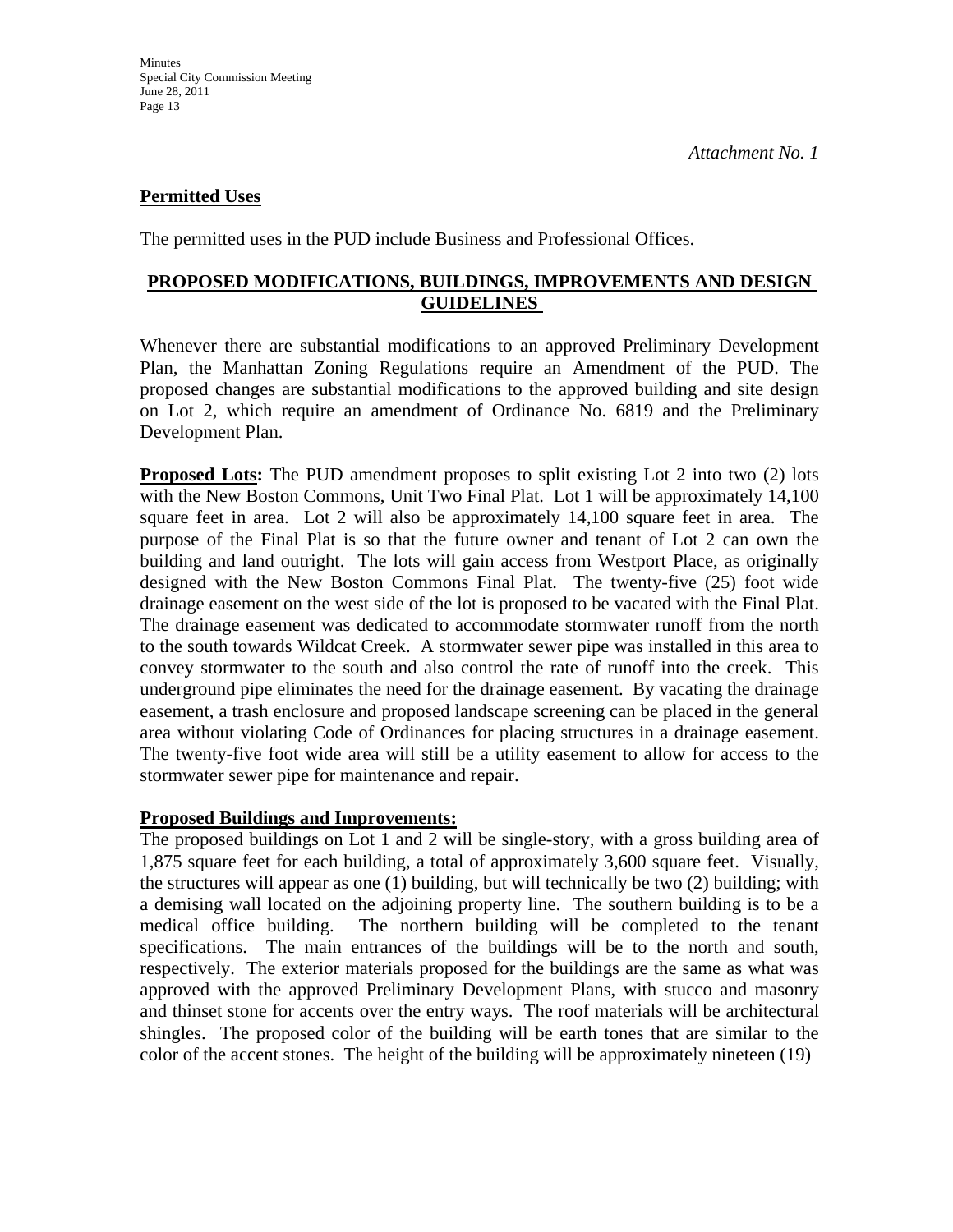feet. The buildings will be setback approximately sixty-six (66) feet from the front property line along Westport Place and sixty-three (63) feet from the Garden Way front property line.

The approved Preliminary Development Plan had forty-two (42) off-street parking spaces located to the north, east and south of the building on the lot. The proposed amendment to the Preliminary Development Plan removes the parking spaces that were to be located to the east of the buildings. Eleven parking spaces are located on each of the proposed lots, for a total of twenty-two (22) off-street parking spaces. The proposed change would be a net loss of twenty (20) spaces.

# **Proposed Signs:**

The approved Preliminary Development Plan showed one (1) externally lit, ground sign on the north side of the building in a landscape island. Because the lot and building are to be split, two (2) externally lit, ground signs are proposed; one (1) on each lot in a grass area in front of the buildings.

The signs proposed in the PUD amendment are identical to the signage plan of the approved Preliminary Development Plan. The signs will be located in a grass area near the proposed buildings. Each sign will be approximately four (4) feet tall and six and onehalf (6.5) feet wide with a sign area of approximately twenty-six (26) square feet. The signs will be constructed with a stone base and stucco materials similar to the proposed building. Each business will be identified by individual signs on a four (4) inch by fifty (50) inch, brushed aluminum plate.

Building address numbers will be inset into the masonry near each building entryway.

Exempt signage for such signs identified in the Manhattan Zoning Regulations as address numerals, for lease and other similar signs will also be allowed *(attachment Article VI, Section 6-104 (A)(1),(2),(4),(5),(7) and (8); and Section 6-104 (B)(1) and (2).)*

**Proposed Lighting:** Proposed lighting consists of pedestrian scale lighting at the entrances of the buildings. No light poles are proposed in the parking lots.

# **MATTERS TO BE CONSIDERED WHEN AMENDING A PLANNED UNIT DEVELOPMENT**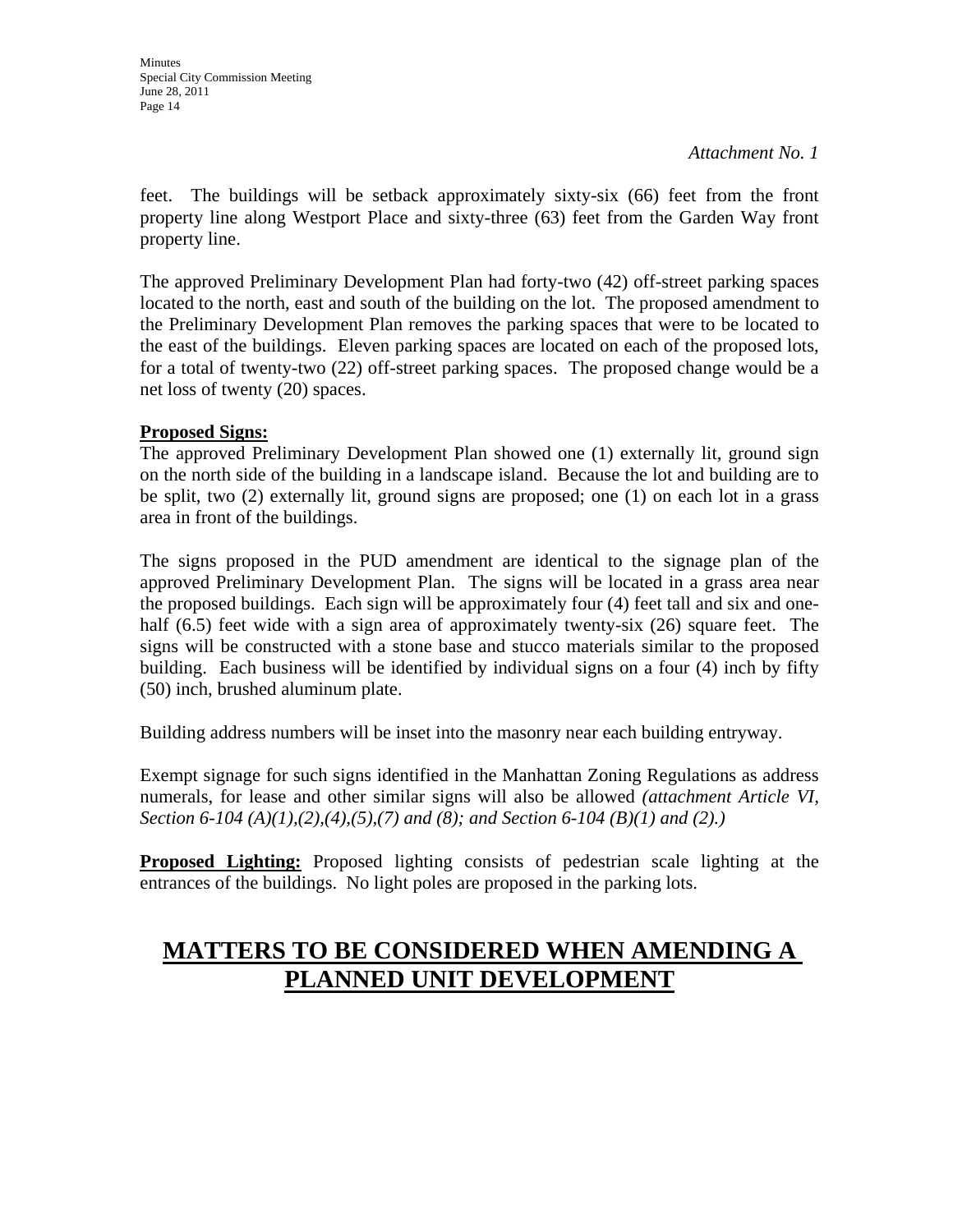**1. WHETHER THE PROPOSED AMENDMENT IS CONSISTENT WITH THE INTENT AND PURPOSE OF THE APPROVED PUD, AND WILL PROMOTE THE EFFICIENT DEVELOPMENT AND PRESERVATION OF THE ENTIRE PUD:** The general intent of the PUD is to provide for a business and professional office development that is an extension of the commercial uses along Anderson Avenue. The proposed amendment is to alter the site development to eliminate off-street parking spaces approved with the Preliminary Development Plan and to divide Lot 2, New Boston Commons PUD into two (2) separate lots so that proposed Lot 2, New Boston Commons, Unit Two, can be purchased and owned independently.

The proposed amendment is generally consistent with the intent and purpose of the approved Preliminary Development Plan. Approval of the proposed amendment will ensure the efficient development and preservation of the entire PUD.

**2. WHETHER THE PROPOSED AMENDMENT IS MADE NECESSARY BECAUSE OF CHANGED OR CHANGING CONDITIONS IN OR AROUND THE PUD, AND THE NATURE OF SUCH CONDITIONS:** The proposed amendment is made necessary by the desire to divide Lot 2, New Boston Commons PUD into two (2) separate lots so that Lot 2, New Boston Commons, Unit Two, can be purchased and owned independently. The application documents state the reason to remove a portion of the off-street parking is that "the developer was unsure as to the use therefore the original PUD showed a significantly greater number of parking spaces with a larger building. The proposed use requires a smaller building and subsequently less parking spaces."

**3. WHETHER THE PROPOSED AMENDMENT WILL RESULT IN A RELATIVE GAIN TO THE PUBLIC HEALTH, SAFETY, CONVENIENCE OR GENERAL WELFARE, AND IS NOT GRANTED SOLELY TO CONFER A SPECIAL BENEFIT UPON ANY PERSON:** Approval of the proposed amendment will result in a relative gain to the general public welfare by allowing the development of the approved PUD. The reduction of the off-street parking will result in an increase in green space on the lots compared to the approved Preliminary Development Plan.

The proposed amendment will not be granted as a special benefit to any one person. The proposed modifications are in response to changes in market conditions in order to make the project viable and a benefit to the general public.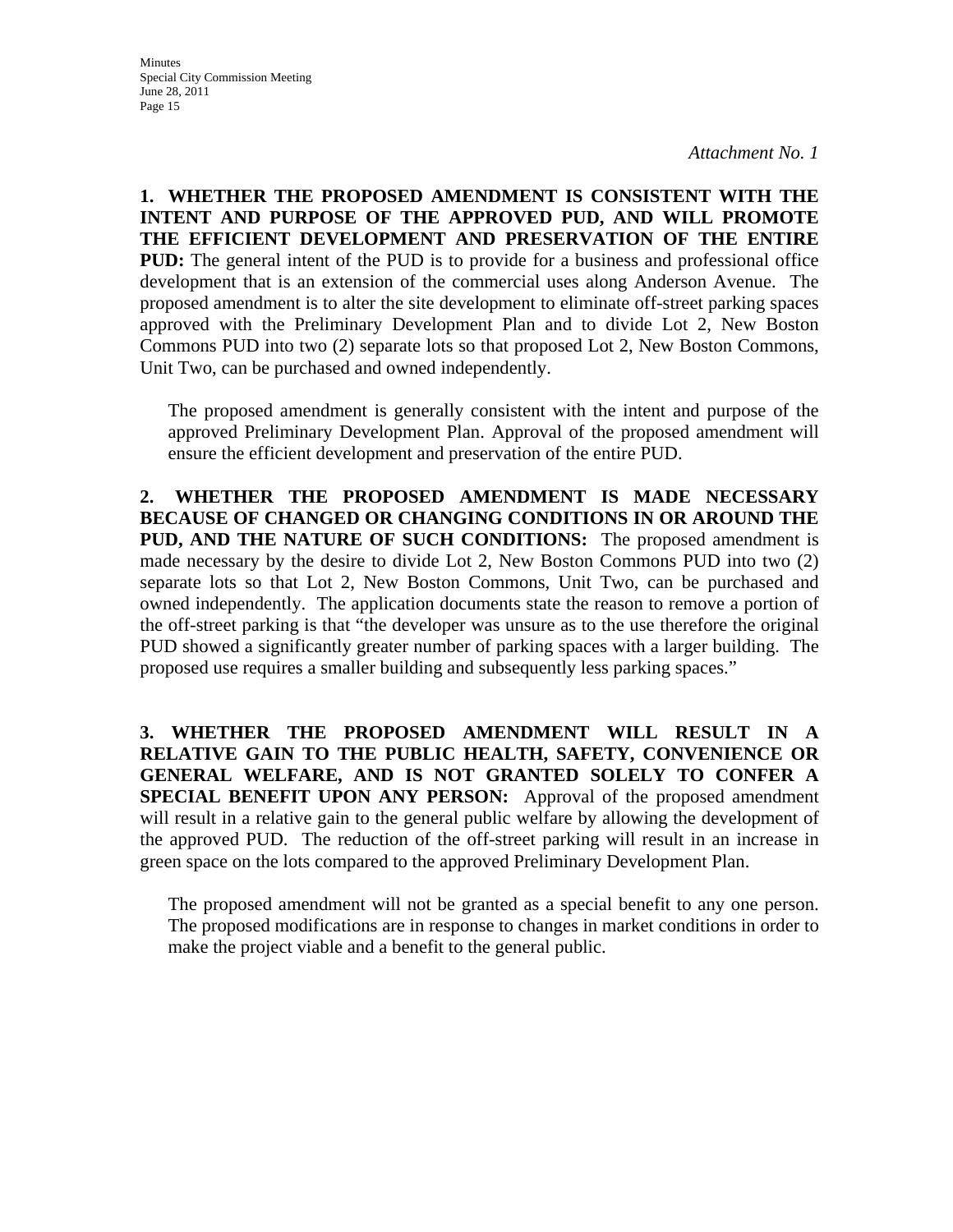# **ADDITIONAL MATTERS TO BE CONSIDERED WHEN AMENDING A PLANNED UNIT DEVELOPMENT**

- **1. LANDSCAPING:** The proposed landscaping is functional with respect to the proposed professional office setting of the development. The landscape plan consists of a grass front yard area along Westport Place, two (2) deciduous trees to the west of the proposed building and a variety of bushes, shrubs and ornamental grasses in landscape beds along the foundations of the building. A row of shrubs are proposed on the west edge of the parking lots on Lots 1  $\&$  2 to provide a landscape buffer and screening from vehicle headlights.
- **2. SCREENING:** A row of shrubs are proposed on the west edge of the parking lots on Lots 1 & 2 to provide a landscape buffer and screening from the vehicle headlights. The trash enclosure on Lot 1s will be enclosed by a six (6) foot tall, sight obscuring cedar fence and gate. The proposed screening should be adequate.
- **3. DRAINAGE:** The site is proposed to drain to the south to Wildcat Creek, via an underground storm water pipe. A comprehensive drainage plan was submitted and approved with the approved PUD. There are no changes to the drainage proposal.

# **4. CIRCULATION:**

Public Access. The internal circulation plan provides for safe, convenient and efficient movement of motorists and pedestrians and conflicts between motorists and pedestrians are minimized. Access to the lots is from Westport Place, a travel easement which leads to Anderson Avenue to the north. The Garden Place travel easement on the north side of the New Boston Commons development provides for secondary access for both the New Boston Commons PUD and the Westport South Addition PUD. Maintenance responsibilities for the travel easements are established through a restrictive covenant, which was filed with the Final Plat of New Boston Commons Final Plat. The restrictive covenant is to be updated to reflect the new Final Plat of Lots 1 & 2, New Boston Commons, Unit Two.

Traffic.

A traffic analysis was submitted with the application documents for the approved Preliminary Development Plan. The City Engineer has previously reviewed and accepted with the rezoning of the PUD.

# Off-Street Parking.

Originally, the Preliminary Development Plan showed a multiple-tenant building, with potentially four (4) or more business located in to building. The proposed amendment shows a medical office building on Lot 2 and a building left unfinished for the future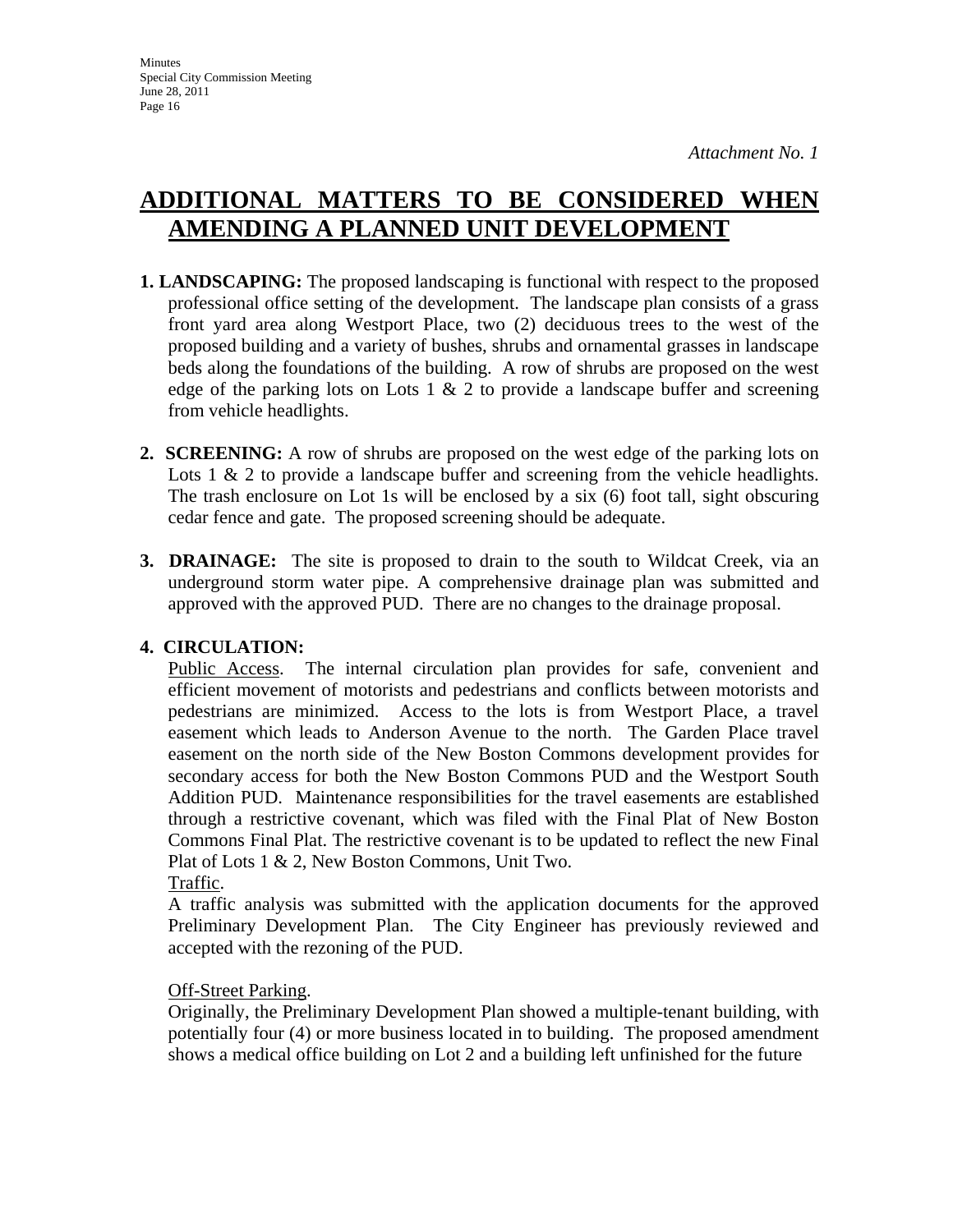tenant on Lot 1. Based on the usable interior floor area of the south building (excluding restrooms, storage, etc.), the medical office would be required to have a minimum of nine parking spaces (5.5 spaces per 1,000 square feet). Eleven (11) spaces are to be provided.

The northern building has a gross interior space of approximately 1,650 square feet. Using a similar percentage of 75% of usable floor area as the southern building, and the off-street parking requirements for a medical office building; a minimum of nine off-street parking spaces would be required. Eleven (11) off-street parking spaces are provided on Lot 1. The proposed off-street parking should be adequate for the proposed uses of the two (2) lots.

### Sidewalks

The Final Development Plan shows a five (5) foot wide sidewalk on the south side of the building on Lot 2, which will connect to the sidewalk along Westport Place and Garden Way to provide pedestrian access to the development as well as to the commercial development north of the New Boston Commons PUD.

### Bicycle Parking

One (1) loop style bicycle racks is proposed on the southwest side of the building on Lot 2.

- **5. OPEN SPACE/LANDSCAPED AND COMMON AREA:** The applicant has made provisions for the care and maintenance of the proposed landscaping within the development plan. Upon installation of landscaping, it will be maintained by the owner and watered by an underground sprinkling system.
- **6. CHARACTER OF THE NEIGHBORHOOD:** The site is located among a mix of commercial services, industrial uses, low density residential neighborhoods and high density residential developments. Immediately to the north of the site is Lot 1 of the PUD. On Lot 1 is a two-story business and professional office building. Further to the north is Westport South Commercial PUD which consists of a Walgreens pharmacy and a Sonic Drive-in restaurant. Further yet to the north is Anderson Avenue, a major commercial corridor where restaurants, commercial services, commercial retailers, a shopping center and drive-in banks are located. Along the east property line of the subject site is Lot 4, vacant land associated with the PUD, which has been identified as "future amendment." No uses or buildings are proposed at this time for Lot 4. Further to the east is the Washington Square neighborhood, which is a low density residential development. To the south is Lot 3 of the PUD, Wildcat Creek, Manhattan Optimist Ball Park and industrial uses, including storage units, warehouses, light manufacturing and offices. A business and professional office building is proposed for Lot 3. To the west of the proposed PUD are multi-family apartment complexes.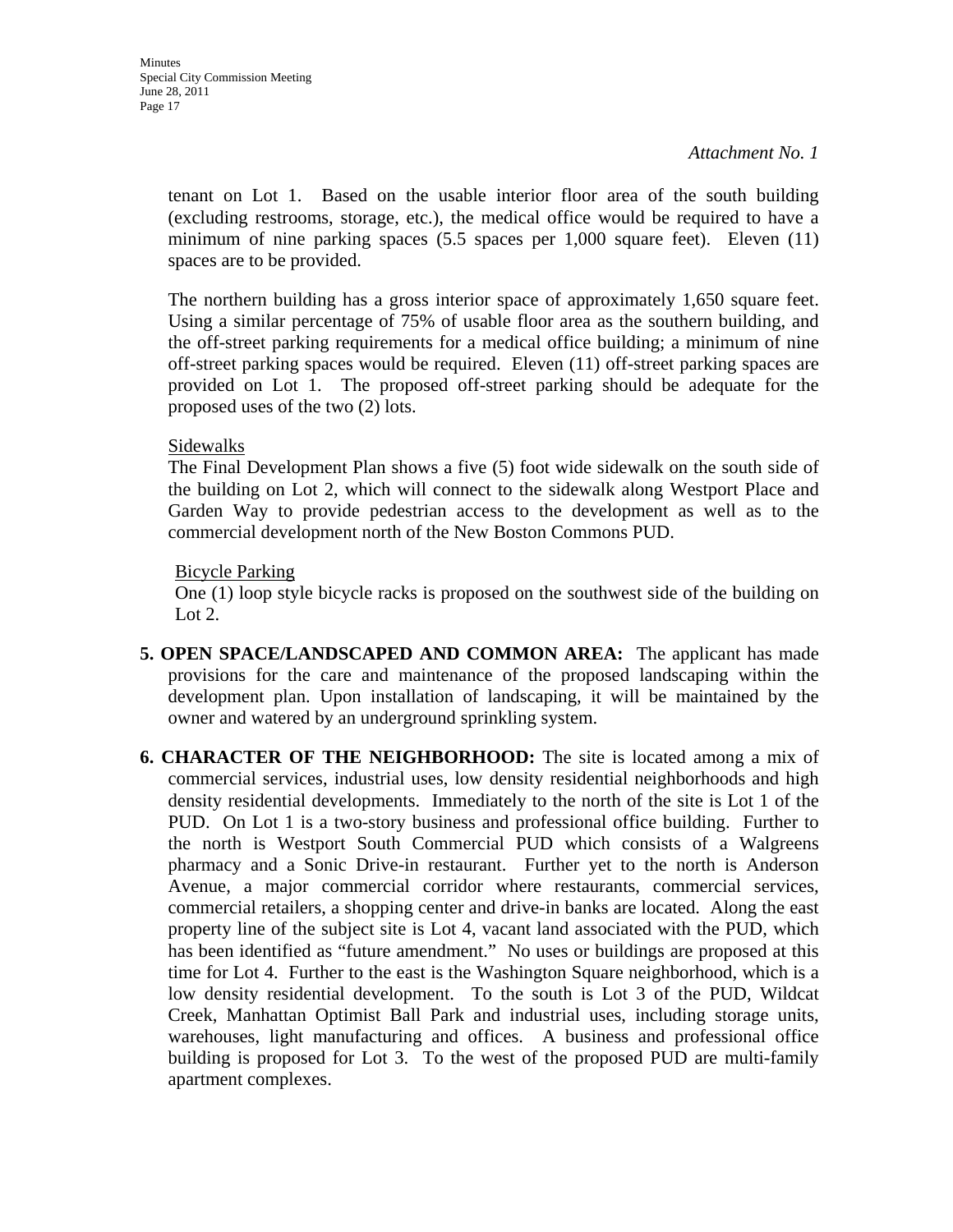# **MATTERS TO BE CONSIDERED WHEN REZONING**

- 1. **EXISTING USE:** Lot 2, New Boston Commons PUD is subject to Ordinance No. 6819 dated March 23, 2010 (*attached*). The site is vacant. Westport Place travel easement has been constructed to the east of the site to provide access to the buildings proposed in the PUD Amendment.
- 2. **PHYSICAL AND ENVIRONMENTAL CHARACTERISTICS:** Generally slopes from north to south, with drainage to the south. Existing structures have been demolished and the site has been graded and is vacant. The site is located outside of any mapped floodplains and is not subject to flood plain development regulations or requirements.

# **3. SURROUNDING LAND USE AND ZONING:**

- a) **NORTH:** A two-story business and professional office, Walgreens Pharmacy and Sonic drive-in restaurant, Anderson Avenue, a 5-lane arterial, drive-in banks, retail commercial, and restaurants; PUD, Lot 1, New Boston Commons Planned Unit Development, Westport South Commercial Planned Unit Development, C-2, Neighborhood Shopping District.
- b) **SOUTH:** vacant land proposed to be a business and professional office building, Wildcat Creek, Optimist Sports Park; PUD, Lot 3, New Boston Commons Planned Unit Development, R, Single-Family Residential District, I-2, Industrial Park District.
- c) **EAST:** Commercial retail and services, government buildings, professional offices and single-family attached homes in the Washington Square Neighborhood; C-2 District and R-2, Two-family Residential District.
- d) **WEST:** Garden Way, a local 2-lane street, and multiple-family apartment buildings: R-3 District.
- 4. **GENERAL NEIGHBORHOOD CHARACTER:** See above.
- 5. **SUITABILITY OF SITE FOR USES UNDER CURRENT ZONING:** The site is suitable for the Permitted Uses approved with the PUD, which is limited to Business and Professional Offices.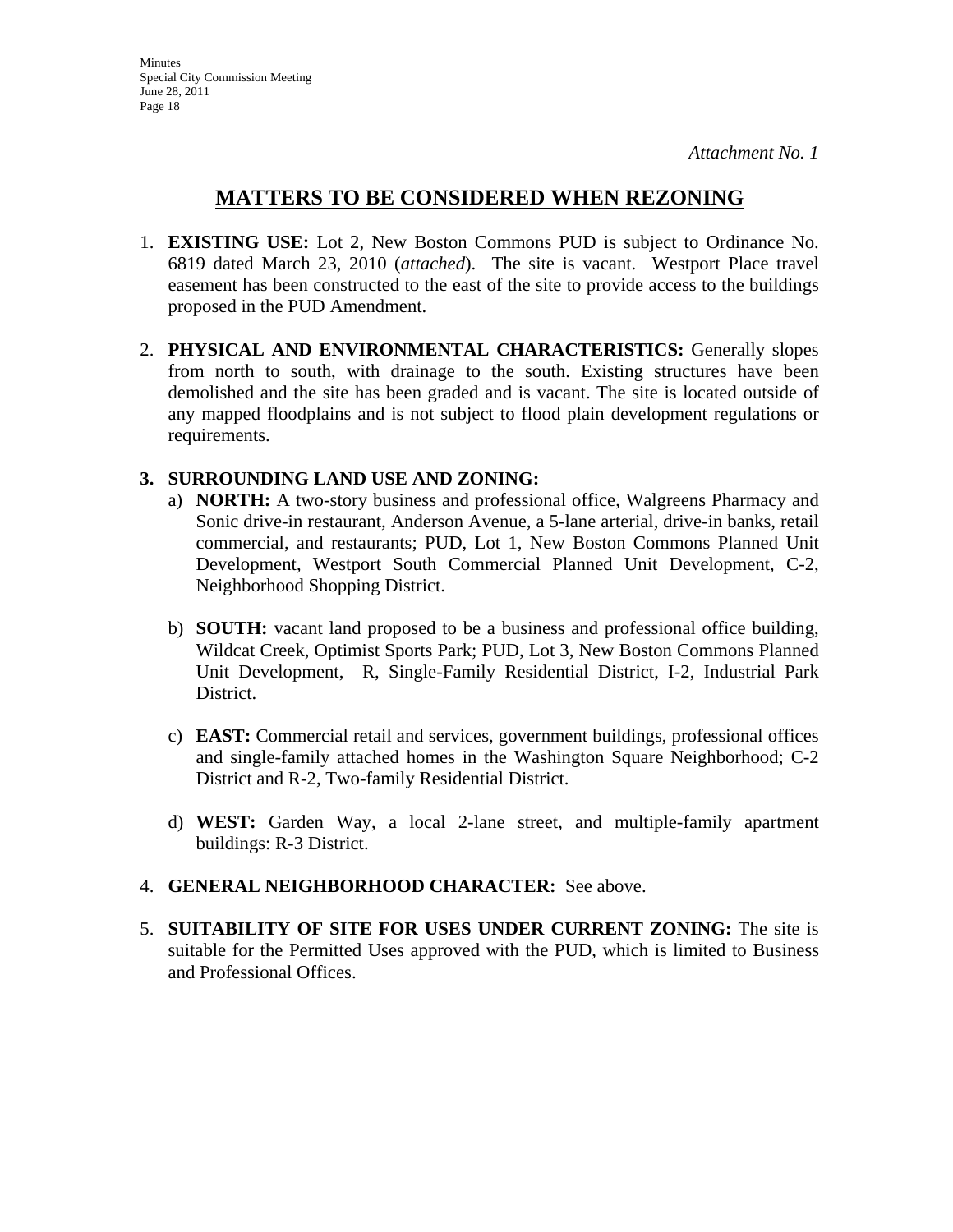6. **COMPATIBILITY OF PROPOSED DISTRICT WITH NEARBY PROPERTIES AND EXTENT TO WHICH IT MAY HAVE DETRIMENTAL AFFECTS:** The proposed amendment should have minimal impacts on adjacent properties. The proposed buildings are similar in size, architectural character and design to the building approved for Lot 2 of the Preliminary Development Plan. The site design proposed with the PUD Amendment, including the landscape plan, is similar to what was approved in March, 2010. The proposed amendment does remove twenty (20) parking spaces from the two (2) lots. The approved Preliminary Development Plan showed one (1) business and professional office building that had the potential for four (4) or more business located in it. The forty-two (42) off-street parking spaces shown on the approved Preliminary Development Plan was originally planned for a proposed sit down restaurant on Lot 2. The proposed restaurant has a significantly higher parking requirement compared to the business and professional offices that was ultimately approved with the PUD. The approved off-street parking was to accommodate the mix of offices that could be used in the building.

Based on the size of the two (2) buildings of the PUD amendment and the proposed use as a medical office; seven (7) off-street parking spaces are required on each lot. The Zoning Regulations lists medical offices as having the highest minimum parking requirements of business and professional office uses because of the typical schedule practice of medical offices. Each building will have eleven (11) parking spaces, which exceeds the minimum requirements and should be adequate for the proposed uses of the building.

7. **CONFORMANCE WITH COMPREHENSIVE PLAN:** The Future Land Use Map designates the site, which is shown on both the Northwest Planning Area and Southwest Planning Area maps, as RHD, Residential High Density. The Manhattan Urban Area Planning Board recommended approval of the rezoning from R, Single-Family Residential District to PUD by finding that the PUD were C**ONSISTENT WITH THE OFFICE/RESEARCH PARK (OFF/RP) CATEGORY AND THE GROWTH MANAGEMENT POLICY GM 9 OF THE COMPREHENSIVE PLAN. THE PROPOSED AMENDMENT GENERALLY CONFORMS TO THE COMPREHENSIVE PLAN.**

8. **ZONING HISTORY AND LENGTH OF TIME VACANT AS ZONED:** The site was annexed in 1962 and zoned "A", First Dwelling House District. From 1965-1969 the site was zoned A-A, Single Family Dwelling District. From 1969 to the March 19, 2010 the site has been zoned R, Single-Family Residential District. The site was zoned from R District to PUD, New Boston Commons Planned Unit Development, on March 23, 2010. The site was part of the Riley Country shops, which was reportedly established in the 1950's and remained in operation until 2007. The site has become vacant with the preparation for the development in 2007.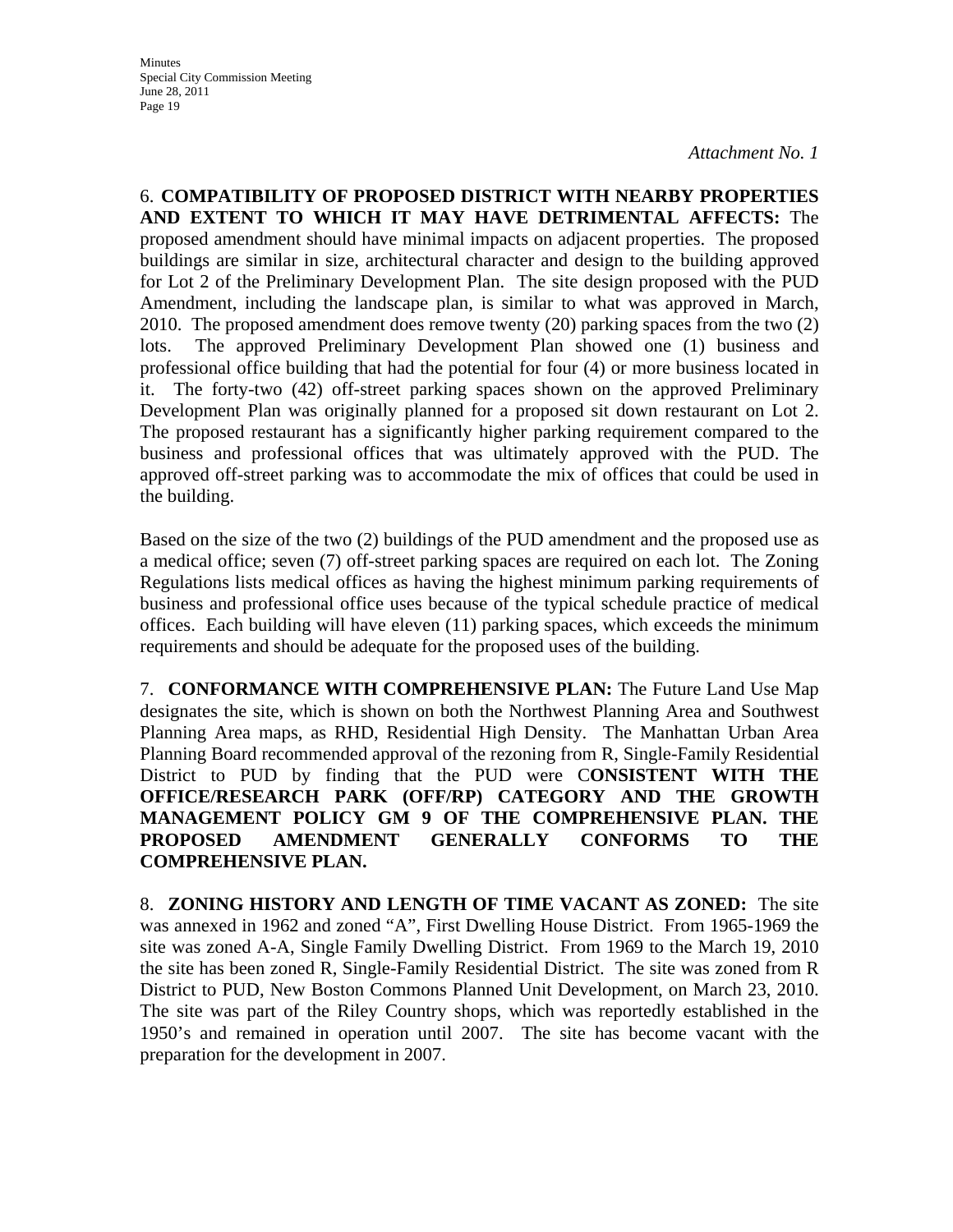# 9. **CONSISTENCY WITH INTENT AND PURPOSE OF THE ZONING ORDINANCE:**

The intent and purpose of the Zoning Regulations is to protect the public health, safety, and general welfare; regulate the use of land and buildings within zoning districts to assure compatibility; and to protect property values.

The PUD Regulations are intended to provide a maximum choice of living environments by allowing a variety of housing and building types; a more efficient land use than is generally achieved through conventional development; a development pattern that is in harmony with land use density, transportation facilities and community facilities; and a development plan which addresses specific needs and unique conditions of the site which may require changes in bulk regulations or layout. The proposed PUD amendment is consistent with the intent and purposes of the Zoning Regulations, subject to the conditions of approval listed under the staff recommendation.

10. **RELATIVE GAIN TO THE PUBLIC HEALTH, SAFETY AND WELFARE THAT DENIAL OF THE REQUEST WOULD ACCOMPLISH, COMPARED WITH THE HARDSHIP IMPOSED UPON THE APPLICANT:** There appears to be no relative gain to the public that denial would accomplish compared to the hardship to the application. The proposed amendment is to allow the developer to sale proposed Lot 2 and reduce the amount of off-street parking to that which is more consistent with a medical office.

11. **ADEQUACY OF PUBLIC FACILITIES AND SERVICES:** Adequate public facilities and services are available to serve the site.

# 12. **OTHER APPLICABLE FACTORS:** None

13. **STAFF COMMENTS:** City Administration recommends approval of the proposed amendment of Ordinance No. 6819 and the approved Preliminary Development Plan of Lot 2, New Boston Commons Commercial PUD, to be known as the Final Development Plan of Lots 1 and 2, New Boston Commons Unit Two Commercial Planned Unit Development, subject to the following conditions:

1. All provisions of Ordinance No. 6819 that are not in conflict with this amendment shall remain in force.

2. The landscape bushes proposed for the buffer and screening of the parking lots shall be planted at a minimum of thirty (30) inches in height and shall have a maximum separation distance of three (3) feet on center to provide adequate screening of the vehicle headlights.